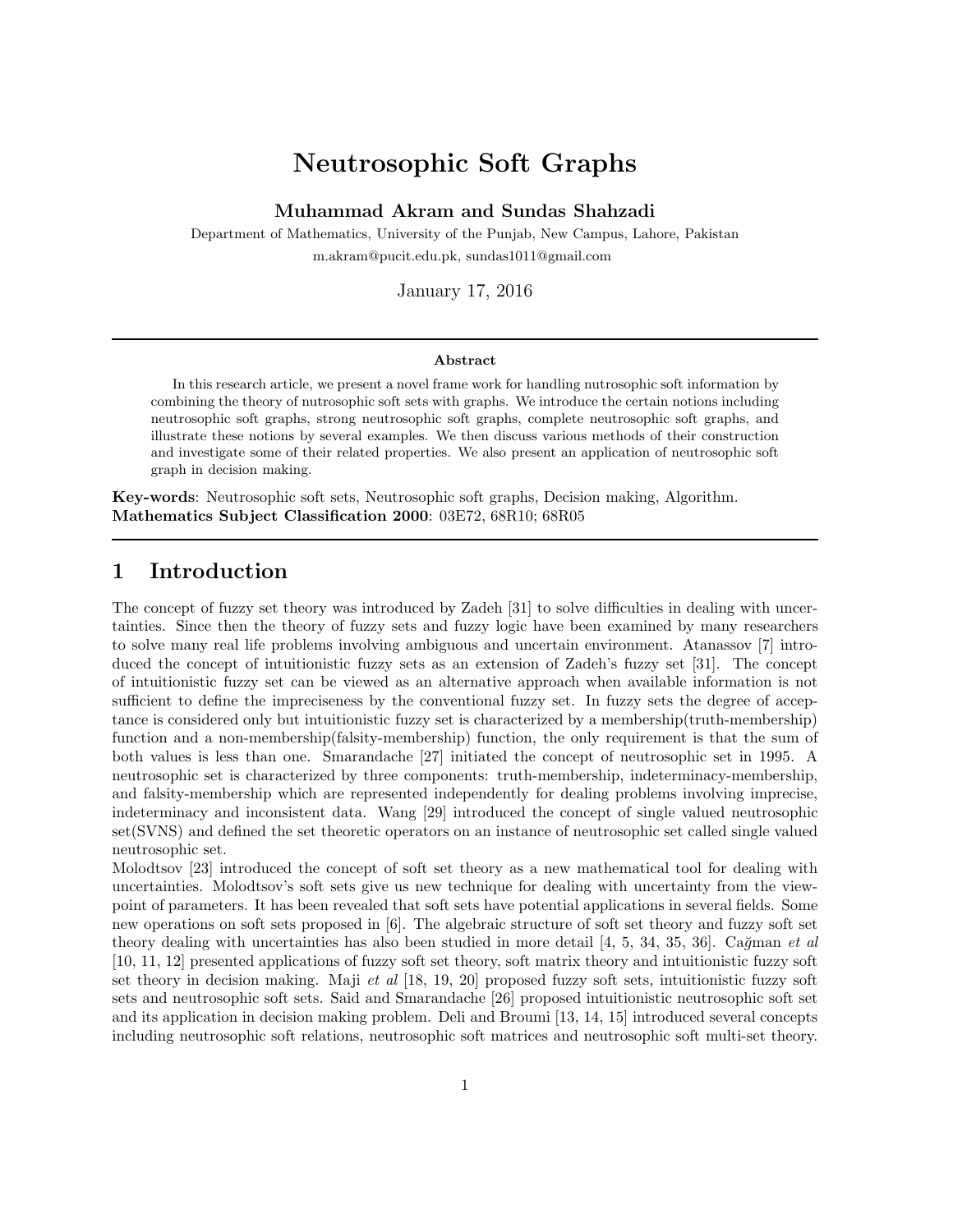Based on Zadeh's fuzzy relations [32] Kaufanm defined in [17] a fuzzy graph. Rosenfeld [25] described the structure of fuzzy graphs obtaining analogs of several graph theoretical concepts. Bhattacharya [8] gave some remarks on operations on fuzzy graphs introduced by Mordeson and Nair in [24]. Akram *et al.*[1-3] introduced many new concepts, including soft graphs, fuzzy soft graphs and operations on fuzzy soft graphs. In this research article, we present a novel frame work for handling nutrosophic soft information by combining the theory of nutrosophic soft sets with graphs. We introduce the certain notions including neutrosophic soft graphs, strong neutrosophic soft graphs, complete neutrosophic soft graphs, and illustrate these notions by several examples. We then discuss various methods of their construction and investigate some of their related properties. We also present an application of neutrosophic soft graph in decision making.

#### 2 Preliminaries

In this section, we review some basic concepts that are necessary for fully benefit of this paper.

**Definition 2.1.** [27] Let X be a space of points (objects). A neutrosophic set A in X is characterized by a truth-membership function  $T_A(x)$ , an indeterminacy-membership function  $I_A(x)$  and a falsitymembership function  $F_A(x)$ . The functions  $T_A(x)$ ,  $I_A(x)$ , and  $F_A(x)$  are real standard or non-standard subsets of  $]0^-, 1^+]$ . That is,  $T_A(x) : X \to ]0^-, 1^+]$ ,  $I_A(x) : X \to ]0^-, 1^+]$  and  $F_A(x) : X \to ]0^-, 1^+]$ and  $0^- \n\t\leq T_A(x) + I_A(x) + F_A(x) \leq 3^+$ . From philosophical point of view, the neutrosophic set takes the value from real standard or non-standard subsets of ]0<sup>−</sup>, 1 <sup>+</sup>[. In real life applications in scientific and engineering problems, it is difficult to use neutrosophic set with value from real standard or non-standard subset of  $]0^-, 1^+]$ , it is considered the neutrosophic set (single valued neutrosophic set) which takes the value from the subset of [0, 1].

**Definition 2.2.** [27] A neutrosophic set set A is contained in another neutrosophic set B, i.e.,  $A \subseteq B$  if  $\forall x \in X, T_A(x) \leq T_B(x), I_A \leq I_B(x)$  and  $F_A(x) \geq F_B(x)$ .

Wang et al. [29] introduced the the notion of single valued neutrosophic set(SVNS). Single valued neutrosophic set is an instance of neutrosophic set which can be used in real life application in scientific and engineering problems.

**Definition 2.3.** [29] Let X be a space of points (objects), with a generic element in X denoted by x. A *single valued neutrosophic set* (SVNS) A in X is characterized by truth-membership function  $T<sub>A</sub>(x)$ , indeterminacy-membership function  $I_A(x)$  and falsity-membership function  $F_A(x)$ . For each point x in  $X, T_A(x), I_A(x), F_A(x) \in [0, 1],$  i.e.,

$$
A = \{ \langle x, T_A, I_A(x), F_A(x) \rangle : x \in X \} \text{ and}
$$
  

$$
0 \le TA(x) + IA(x) + FA(x) \le 3
$$

**Definition 2.4.** [29] The *complement* of a neutrosophic set A over X is denoted by  $A<sup>c</sup>$  and is defined by

$$
A^c = \{ \langle x, F_A(x), 1 - I_A(x), T_A(x) \rangle : x \in X \}.
$$

Definition 2.5. [29] The *union* of two single valued neutrosophic sets A and B is a single valued neutrosophic set  $C = A \cup B$ , truth-membership, indeterminacy-membership and falsity membership functions of  $C$  is defined by

$$
T_C(x) = \max\{T_A(x), T_B(x)\},
$$
  
\n
$$
I_C(x) = \max\{I_A(x), I_B(x)\},
$$
  
\n
$$
F_C(x) = \min\{F_A(x), F_B(x)\} \forall x \in X.
$$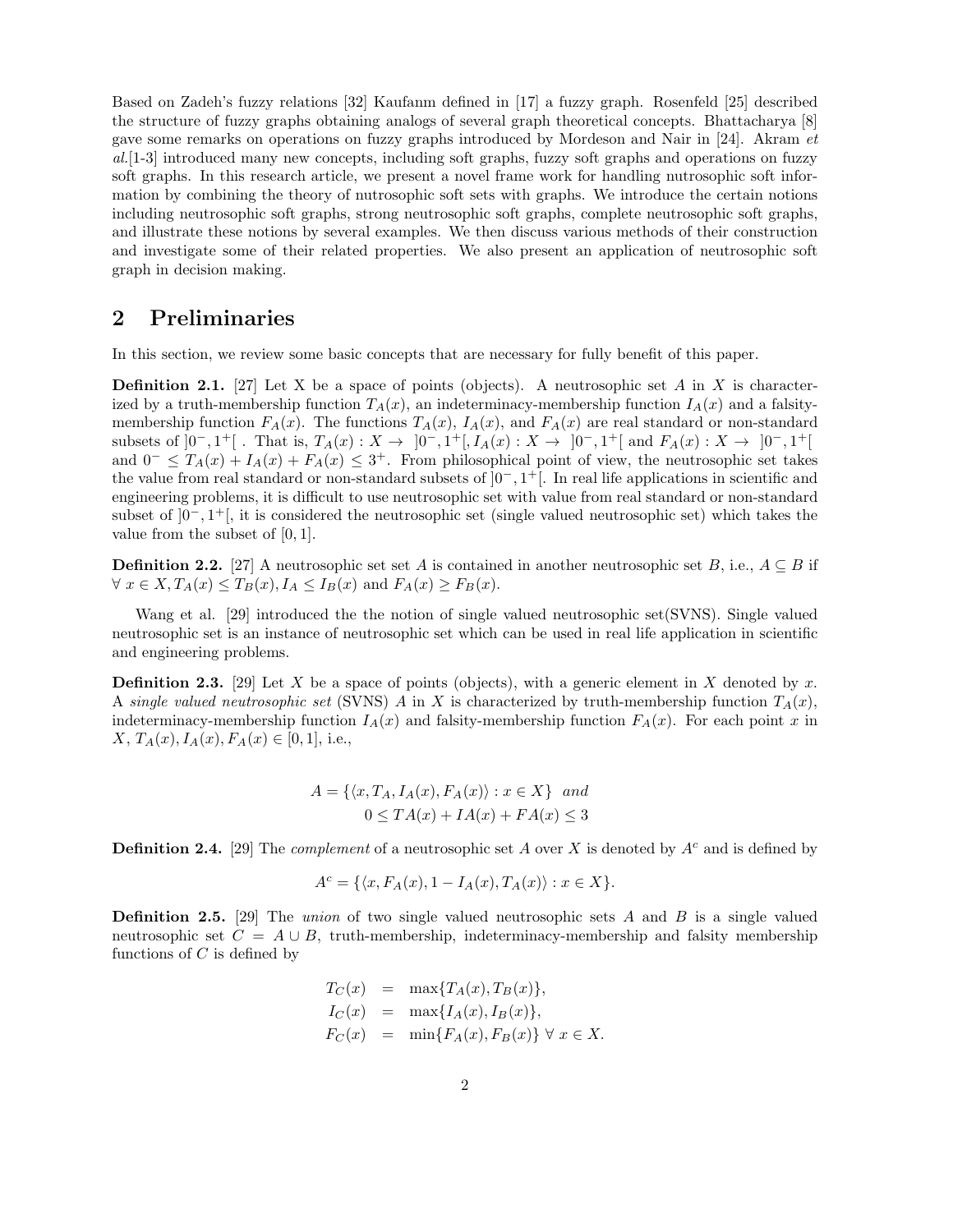**Definition 2.6.** [29] The *intersection* of two single valued neutrosophic sets A and B is a single valued neutrosophic set  $C = A \cap B$ , truth-membership, indeterminacy-membership and falsity membership functions of  $C$  is defined by

$$
T_C(x) = \min\{T_A(x), T_B(x)\},
$$
  
\n
$$
I_C(x) = \min\{I_A(x), I_B(x)\},
$$
  
\n
$$
F_C(x) = \max\{F_A(x), F_B(x)\} \forall x \in X.
$$

**Definition 2.7.** [16]A *neutrosophic graph* is defined as a pair  $G^* = (V, E)$  where

(i)  $V = \{v_1, v_2, v_3, \dots, v_n\}$  such that  $T_1 : V \to [0, 1], I_1 : V \to [0, 1]$  and  $F_1 : V \to [0, 1]$  denote the degree of truth-membership function, indeterminacy-membership function and falsity-membership function, respectively, and

$$
0 \le T_1(v) + I_1(v) + F_1(v) \le 3 \quad \forall \ v \in V.
$$

(ii)  $E \subset V \times V$  where  $T_2 : E \to [0,1], I_2 : E \to [0,1]$  and  $F_2 : E \to [0,1]$  are such that

$$
T_2(uv) \leq \min\{T_1(u), T_1(v)\},
$$
  
\n
$$
I_2(uv) \leq \min\{I_1(u), I_1(v)\},
$$
  
\n
$$
F_2(uv) \leq \max\{F_1(u), F_1(v)\},
$$

and  $0 \leq T_2(uv) + I_2(uv) + F_2(uv) \leq 3 \quad \forall uv \in E$ .

Soft set theory was proposed by Molodtsov [23] in 1999. This theory provides a parameterized point of view for uncertainty modelling and soft computing. Let  $U$  be the universe of discourse and  $P$  be the universe of all possible parameters related to the objects in  $U$ . Each parameter is a word or a sentence. In most cases, parameters are considered to be attributes, characteristics or properties of objects in U. The pair  $(U, P)$  is also known as a soft universe. The power set of U is denoted by  $\mathscr{P}(U)$ .

**Definition 2.8.** A pair  $(F, A)$  is called soft set over U, where  $A \subseteq P$ , F is a set-valued function  $F: A \to \mathcal{P}(U)$ . In other words, a soft set over U is a parameterized family of subsets of U.

By means of parametrization, a soft set produces a series of approximate descriptions of a complicated object being perceived from various points of view. It is apparent that a soft set  $F_A = (F, A)$  over a universe U can be viewed as a parameterized family of subsets of U. For any parameter  $\epsilon \in A$ , the subset  $F(\epsilon) \subset U$  may be interpreted as the set of  $\epsilon$ -approximate elements.

**Definition 2.9.** [20] Let U be an initial universe and P be a set of parameters. Consider  $A \subset P$ . Let  $P(U)$  denotes the set of all neutrosophic sets of U. The collection  $(F, A)$  is termed to be the *neutrosophic soft set* over U, where F is a mapping given by  $F: A \to P(U)$ .

**Definition 2.10.** [20] Let  $(F, A)$  and  $(G, B)$  be two neutrosophic soft sets over the common universe U.  $(F, A)$  is said to be neutrosophic soft subset of  $(G, B)$  if  $A \subset B$ , and  $T_{F(e)}(x) \leq T_{G(e)}(x), I_{F(e)}(x) \leq T_{G(e)}(x)$  $I_{G(e)}(x)$  and  $F_{F(e)}(x) \geq F_{G(e)}(x)$  for all  $e \in M, x \in U$ .

**Definition 2.11.** [28] Let  $(H, A)$  and  $(G, B)$  be two neutrosophic soft sets over the common universe U. The *union of two neutrosophic soft sets*  $(H, A)$  and  $(G, B)$  is neutrosophic soft set  $(K, C)$  $(H, A) \cup (G, B)$ , where  $C = A \cup B$  and the truth-membership, indeterminacy-membership and falsitymembership of  $(K, C)$  are defined by

$$
T_{K(e)}(x) = \begin{cases} T_{H(e)}(x), & \text{if } e \in A - B, \\ T_{G(e)}(x), & \text{if } e \in B - A, \\ \max(T_{H(e)}(x), T_{G(e)}(x)) & \text{if } e \in A \cap B. \end{cases}
$$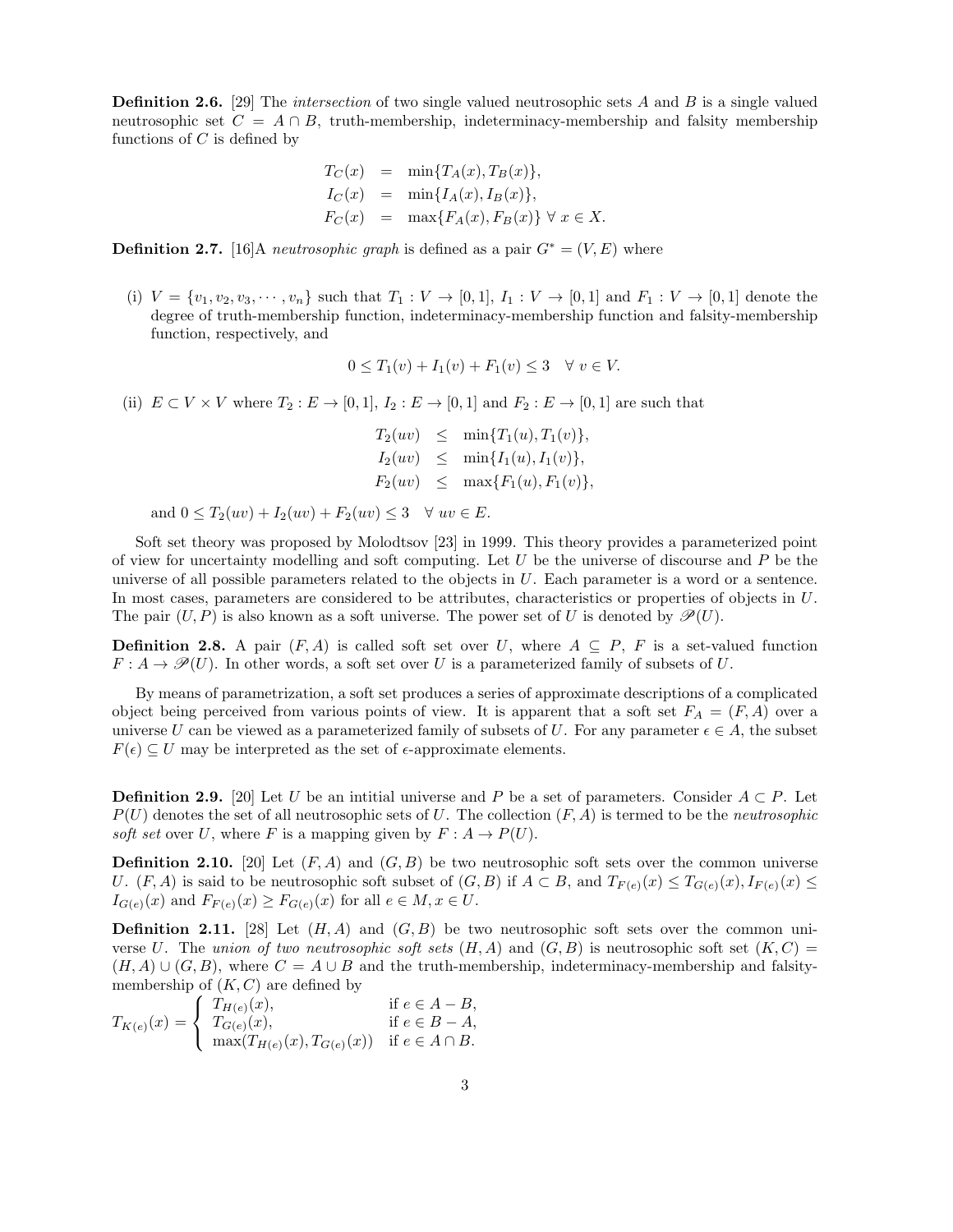$$
I_{K(e)}(x) = \begin{cases} I_{H(e)}(x), & \text{if } e \in A - B, \\ I_{G(e)}(x), & \text{if } e \in B - A, \\ \max(I_{H(e)}(x), I_{G(e)}(x)) & \text{if } e \in A \cap B. \end{cases}
$$

$$
F_{K(e)}(x) = \begin{cases} F_{H(e)}(x), & \text{if } e \in A - B, \\ F_{G(e)}(x), & \text{if } e \in A - B, \\ F_{G(e)}(x), & \text{if } e \in B - A, \\ \min(F_{H(e)}(x), F_{G(e)}(x)) & \text{if } e \in A \cap B. \end{cases}
$$

**Definition 2.12.** [28] Let  $(H, A)$  and  $(G, B)$  be two neutrosophic soft sets over the common universe U. The *intersection of two neutrosophic soft sets*  $(H, A)$  and  $(G, B)$  is neutrosophic soft set  $(K, C) = (H, A) \cup (G, B)$ , where  $C = A \cap B$  and the truth-membership, indeterminacy-membership and falsity-membership of  $(K, C)$  are defined by

$$
T_{K(e)}(x) = \begin{cases} T_{H(e)}(x), & \text{if } e \in A - B, \\ T_{G(e)}(x), & \text{if } e \in B - A, \\ \min T_{H(e)}(x), T_{G(e)}(x)) & \text{if } e \in A \cap B. \end{cases}
$$
  

$$
I_{K(e)}(x) = \begin{cases} I_{H(e)}(x), & \text{if } e \in A - B, \\ I_{G(e)}(x), & \text{if } e \in B - A, \\ \min(I_{H(e)}(x), I_{G(e)}(x)) & \text{if } e \in A \cap B. \end{cases}
$$
  

$$
F_{K(e)}(x) = \begin{cases} F_{H(e)}(x), & \text{if } e \in A - B, \\ F_{G(e)}(x), & \text{if } e \in A - B, \\ \max(F_{H(e)}(x), F_{G(e)}(x)) & \text{if } e \in B - A, \\ \max(F_{H(e)}(x), F_{G(e)}(x)) & \text{if } e \in A \cap B. \end{cases}
$$

**Definition 2.13.** Let  $(H, A)$  and  $G, B$  be two neutrosophic soft sets over the same universe U. The *Cartesian product* of  $(H, A)$  and  $(G, B)$  is denoted by  $(H, A) \times (G, B) = (K, A \times B)$ , the truth-membership, indeterminacy-membership and falsity-membership functions of  $(K, A \times B)$  is defined by

$$
T_{K(a,b)}(u) = \min\{T_{H(a)}(u), T_{G(b)}(u)\},
$$
  
\n
$$
I_{K(a,b)}(u) = \min\{I_{H(a)(u), I_{H(b)}(u)}\},
$$
  
\n
$$
F_{K(a,b)}(u) = \max\{F_{H(a)}(u), F_{G(b)}(u)\}.
$$

**Definition 2.14.** Let  $(H, A)$  and  $G, B$  be two neutrosophic soft sets over the same universe U. A *neutrosophic soft relation* from  $(H, A)$  to  $(G, B)$  is of the form  $(R, C)$ , where  $C \subset A \times B$  and  $R(x, y) \subset$  $(H, A) \times (G, B)$  for all  $(x, y) \in C$ .

#### 3 Neutrosophic soft graphs

Let U be an initial universe and P be the set of all parameters.  $\mathcal{P}(U)$  denotes the set of all neutrosophic sets of U. Let A be a subset of P. A pair  $(F, A)$  is called a neutrosophic soft set over U. Let  $\mathcal{P}(V)$ denotes the set of all neutrosophic sets of V and  $\mathcal{P}(E)$  denotes the set of all neutrosophic sets of E.

**Definition 3.1.** A neutrosophic soft graph  $G = (G^*, F, K, A)$  is an ordered four tuple if it satisfies the following conditions:

- (i)  $G^* = (V, E)$  is a simple graph,
- (ii) A is a non-empty set of parameters,
- (iii)  $(F, A)$  is a neutrosophic soft set over V,
- (iv)  $(K, A)$  is a neutrosophic soft set over E,
- (v)  $(F(e), K(e))$  is a neutrosophic graph of  $G^*$ , then

$$
T_{K(e)}(xy) \le \min\{T_{F(e)}(x), T_{F(e)}(y)\},\,
$$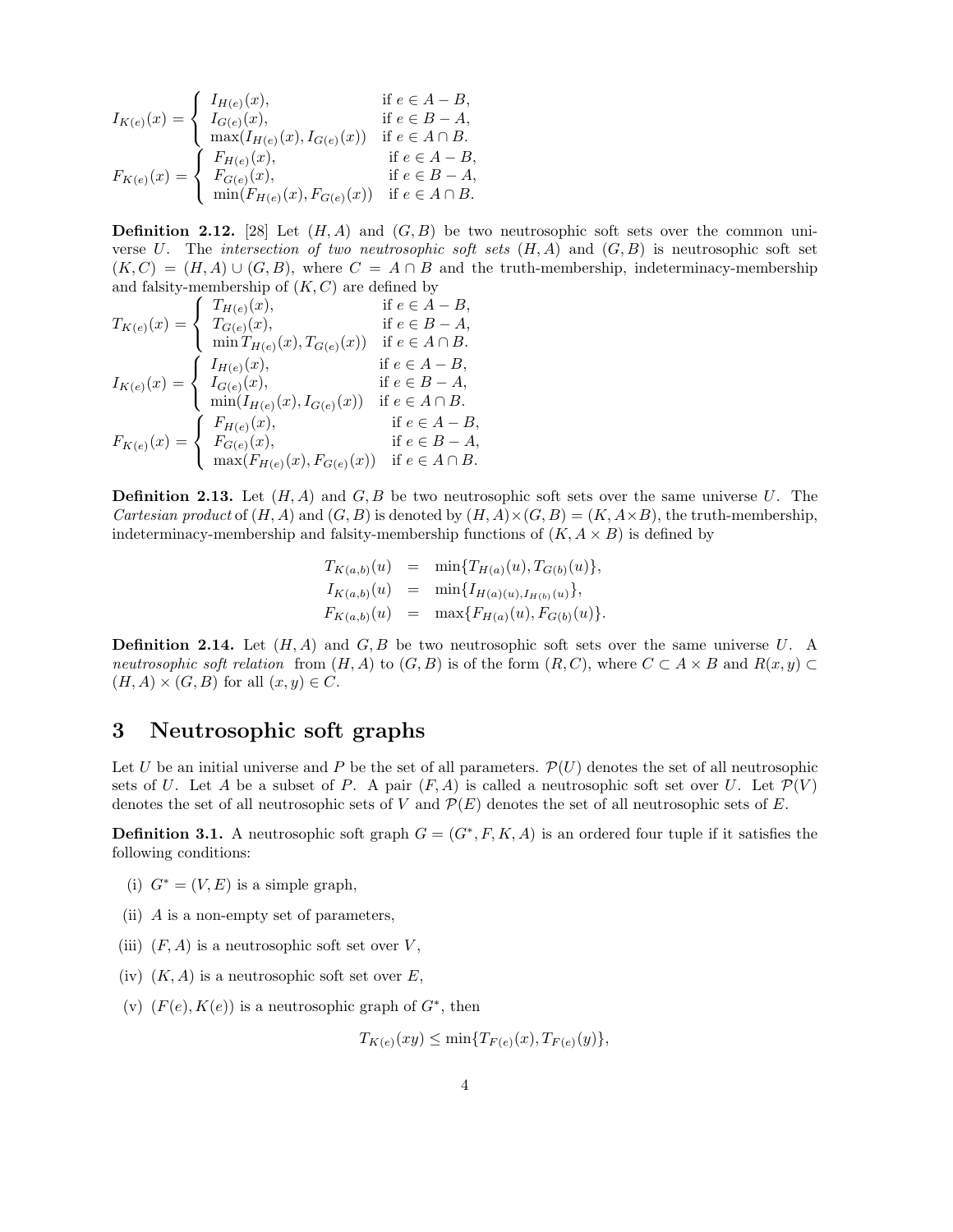$$
I_{K(e)}(xy) \le \min\{I_{F(e)}(x), I_{F(e)}(y)\},
$$
  

$$
F_{K(e)}(xy) \le \max\{F_{F(e)}(x), F_{F(e)}(y)\}
$$

such that

$$
0 \le T_{K(e)}(xy) + I_{K(e)}(xy) + F_{K(e)}(xy) \le 3
$$

 $\forall e \in A, x, y \in V.$ 

The neutrosophic graph  $(F(e), K(e))$  is denoted by  $H(e)$  for convenience. A neutrosophic soft graph is a parameterized family of neutrosophic graphs. The class of all neutrosophic soft graphs is denoted by  $\hat{\mathcal{NS}}(G^*)$ . Note that  $T_{K(e)}(xy) = I_{K(e)}(xy) = 0$  and  $F_{K(e)}(xy) = 1 \,\forall xy \in V \times V - E, e \notin A$ .

**Definition 3.2.** Let  $G_1 = (F_1, K_1, A)$  and  $G_2 = (F_2, K_2, B)$  be two neutrosophic soft graphs of  $G^*$ . Then  $G_1$  is neutrosophic soft subgraph of  $G_2$  if

- (i)  $A \subseteq B$
- (ii)  $H_1(e)$  is a partial subgraph of  $H_2(e)$  for all  $e \in A$ .

**Example 3.1.** Consider a simple graph  $G^* = (V, E)$  such that  $V = \{v_1, v_2, v_3, v_4\}$  and  $E = \{v_1v_2, v_1v_3, v_1v_4, v_2v_4, v_3v_4\}.$ Let  $A = \{e_1, e_2\}$  be a set of parameters and let  $(F, A)$  be a neutrosophic soft set over V with neutrosophic approximation function  $F : A \to \mathcal{P}(V)$  defined by

 $F(e_1) = \{(v_1, 0.5, 0.4, 0.6), (v_2, 0.2, 0.6, 0.7), (v_3, 0.2, 0.4, 0.5), (v_4, 0.1, 0.4, 0.3)\},\$ 

 $F(e_2) = \{(v_1, 0.2, 0.3, 0.5), (v_2, 0.4, 0.7, 0.3), (v_3, 0.6, 0.7, 0.4), (v_4, 0.2, 0.4, 0.5)\}.$ 

Let  $(K, A)$  be a neutrosophic soft set over E with neutrosophic approximation function  $K : A \to \mathcal{P}(E)$ defined by

 $K(e_1) = \{(v_1v_2, 0.1, 0.3, 0.5), (v_1v_3, 0.2, 0.3, 0.3), (v_1v_4, 0.1, 0.2, 0.4)\},\$ 

 $K(e_2) = \{(v_1v_3, 0.1, 0.2, 0.4), (v_2v_4, 0.1, 0.3, 0.4), (v_3v_4, 0.2, 0.3, 0.5)\}.$ 

Clearly,  $H(e_1) = (F(e_1), K(e_1))$  and  $H(e_2) = (F(e_2), K(e_2))$  are neutrosophic graphs corresponding to the parameters  $e_1$  and  $e_2$ , respectively as shown in Figure. 3.1.



Figure 3.1: Neutrosophic soft graph  $G = \{H(e_1), H(e_2)\}.$ 

Hence  $G = \{H(e_1), H(e_2)\}\$ is a neutrosophic soft graph of  $G^*$ . Tabular representation of a neutrosophic soft graph is given in Table. 1.

 $F$  v<sub>1</sub> v<sub>2</sub> v<sub>3</sub> v<sub>4</sub>  $e_1 \mid (0.5, 0.4, 0.6) \mid (0.2, 0.6, 0.7) \mid (0.2, 0.4, 0.5) \mid (0.1, 0.4, 0.3)$  $e_2 \mid (0.2, 0.3, 0.5) \mid (0.4, 0.7, 0.3) \mid (0.6, 0.7, 0.4) \mid (0.2, 0.4, 0.5)$  $K$  v<sub>1</sub>v<sub>2</sub> v<sub>2</sub>v<sub>3</sub> v<sub>1</sub>v<sub>3</sub> v<sub>1</sub>v<sub>3</sub> v<sub>1</sub>v<sub>4</sub> v<sub>2</sub>v<sub>4</sub> v<sub>3</sub>v<sub>4</sub>  $e_1$   $(0.1, 0.3, 0.5)$   $(0.0, 0.0, 0.0)$   $(0.2, 0.3, 0.3)$   $(0.1, 0.2, 0.4)$   $(0.0, 0.0, 0.0)$   $(0.0, 0.0, 0.0)$ 

Table 1: Tabular representation of an intuitionistic fuzzy soft graph.

 $e_2$  (0.0, 0.0, 0.0) (0.0, 0.0, 0.0) (0.1, 0.2, 0.4) (0.0, 0.0, 0.0) (0.1, 0.3, 0.4) (0.2, 0.3, 0.5)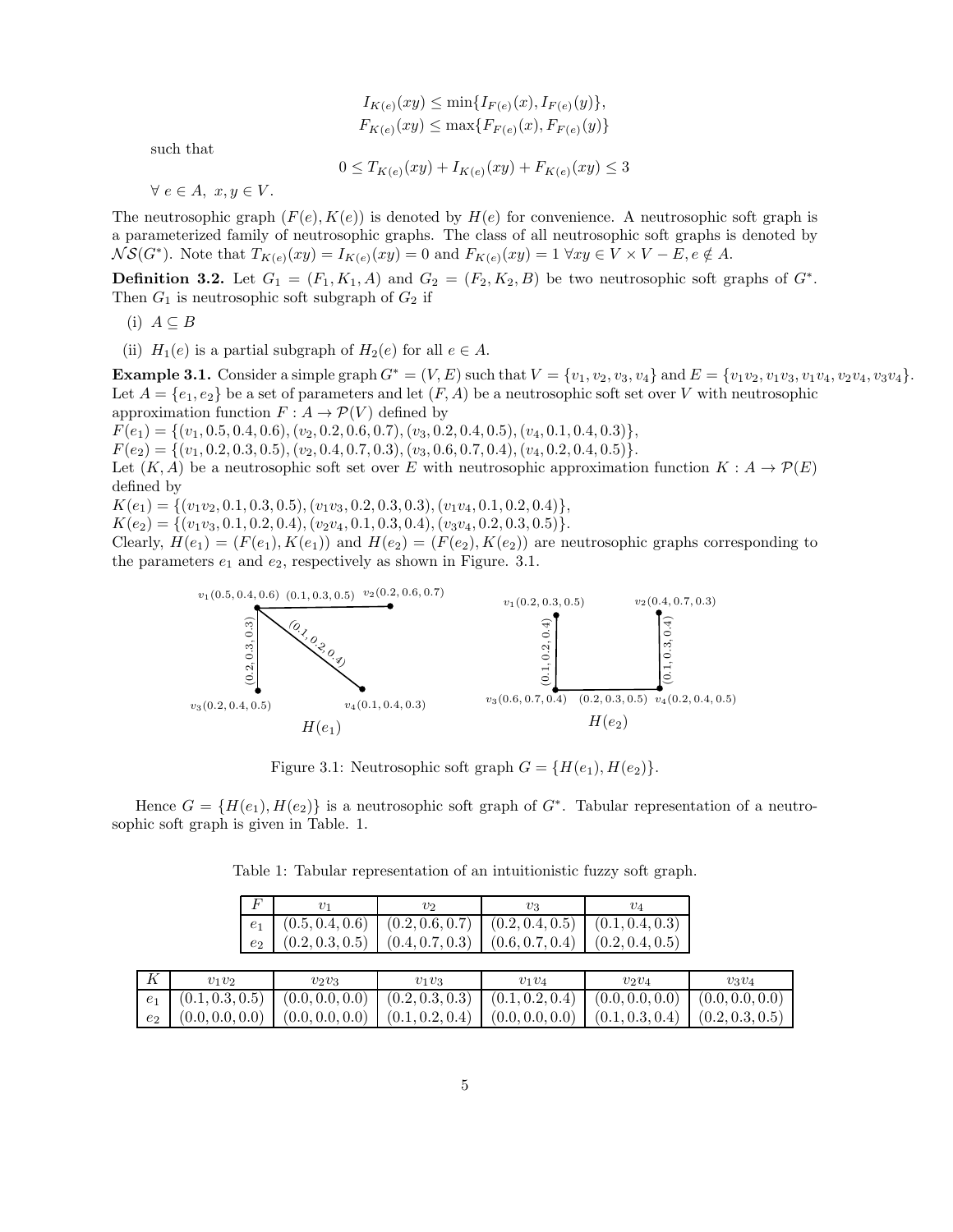**Definition 3.3.** The neutrosophic soft graph  $G_1 = (G^*, F_1, K_1, B)$  is called *spanning neutrosophic soft subgraph* of  $G = (G^*, F, K, A)$  if

- (i)  $B \subseteq A$ ,
- (ii)  $T_{F_1(e)}(v) = T_{F(e)}(v),$  $I_{F_1(e)}(v) = I_{F(e)}(v),$  $F_{F_1(e)}(v) = F_{F(e)}(v)$  for all  $e \in A, v \in V$ .

**Definition 3.4.** Let  $G_1 = (F_1, K_1, A)$  and  $G_2 = (F_2, K_2, B)$  be two neutrosophic soft graphs of  $G_1^* =$  $(V_1, E_1)$  and  $G_2^* = (V_2, E_2)$ , respectively. The *Cartesian product* of  $G_1$  and  $G_2$  is a neutrosophic soft graph  $G = G_1 \times G_2 = (F, K, A \times B)$ , where  $(F = F_1 \times F_2, A \times B)$  is a neutrosophic soft set over  $V = V_1 \times V_2$ ,  $(K = K_1 \times K_2, A \times B)$  is a neutrosophic soft set over  $E = \{((u, v_1), (u, v_2)) : u \in$  $V_1,(v_1,v_2) \in E_2 \cup \{((u_1,v),(u_2,v)) : v \in V_2,(u_1,u_2) \in E_1\}$  and  $(F,K,A \times B)$  are neutrosophic soft graphs such that

- (i)  $T_{F(a,b)}(u,v) = T_{F_1(a)}(u) \wedge T_{F_2(b)}(v),$  $I_{F(a,b)}(u, v) = I_{F_1(a)}(u) \wedge I_{F_2(b)}(v),$  $F_{F(a,b)}(u, v) = F_{F_1(a)}(u) \vee F_{F_2(b)}(v) \vee (u, v) \in V, (a, b) \in A \times B,$
- (ii)  $T_{K(a,b)}((u, v_1), (u, v_2)) = T_{F_1(a)}(u) \wedge T_{K_2(b)}(v_1, v_2),$  $I_{K(a,b)}((u,v_1),(u,v_2)) = I_{F_1(a)}(u) \wedge I_{K_2(b)}(v_1,v_2),$  $F_{K(a,b)}((u, v_1), (u, v_2)) = F_{F_1(a)}(u) \vee F_{K_2(b)}(v_1, v_2) \forall u \in V_1, (v_1, v_2) \in E_2$
- (iii)  $T_{K(a,b)}((u_1,v),(u_2,v)) = T_{F_2(b)}(v) \wedge T_{K_1(a)}(u_1,u_2),$  $I_{K(a,b)}((u_1,v),(u_2,v)) = I_{F_2(b)}(v) \wedge I_{K_1(a)}(u_1,u_2),$  $F_{K(a,b)}((u_1,v),(u_2,v)) = F_{F_2(b)}(v) \vee F_{K_1(a)}(u_1,u_2) \forall v \in V_2, (u_1,u_2) \in E_1.$

 $H(a, b) = H<sub>1</sub>(a) \times H<sub>2</sub>(b)$  for all  $(a, b) \in A \times B$  are neutrosophic graphs of G.

**Example 3.2.** Let  $A = \{e_1, e_2\}$  and  $B = \{e_3, e_4\}$  be a set of parameters. Consider two neutrosophic soft graphs  $G_1 = (H_1, A) = \{H_1(e_1), H_1(e_2)\}\$  and  $G_2 = (H_2, B) = \{H_2(e_2), H_2(e_3)\}\$  such that  $H_1(e_1) = (\{(u_1, 0.2, 0.4, 0.6), (u_2, 0.4, 0.5, 0.7), (u_3, 0.4, 0.5, 0.7)\},\$  $\{(u_1u_2, 0.2, 0.3, 0.4), (u_2u_3, 0.2, 0.3, 0.4), (u_1u_3, 0.1, 0.2, 0.5)\}\,$  $H_1(e_2) = (\{(u_1, 0.3, 0.5, 0.7), (u_2, 0.4, 0.5, 0.6), (u_3, 0.5, 0.4, 0.3)\},\$  $\{(u_1u_2, 0.2, 0.4, 0.5), (u_1u_3, 0.2, 0.3, 0.4)\}\right),$  $H_2(e_3) = (\{(v_1, 0.4, 0.5, 0.3), (v_2, 0.3, 0.4, 0.1), (v_3, 0.3, 0.5, 0.8), (v_4, 0.5, 0.3, 0.4)\},\$  $\{(v_1v_2, 0.2, 0.3, 0.3), (v_1v_3, 0.2, 0.3, 0.5), (v_3v_4, 0.2, 0.2, 0.5)\},\$  $H_2(e_4) = \left( \{ (v_1, 0.4, 0.5, 0.8), (v_2, 0.6, 0.3, 0.7), (v_3, 0.4, 0.4, 0.5), (v_4, 0.7, 0.2, 0.6) \}, \right.$  $\{(v_1v_2, 0.3, 0.4, 0.6), (v_1v_3, 0.2, 0.3, 0.5), (v_1v_4, 0.3, 0.2, 0.5)\}.$ The Cartesian product of  $G_1$  and  $G_2$  is  $G_1 \times G_2 = G = (H, A \times B)$ , where  $A \times B = \{(e_1, e_3), (e_1, e_4), (e_2, e_3), (e_2, e_4)\}, H(e_1, e_3) = H_1(e_1) \times H_2(e_3), H(e_1, e_4) = H_1(e_1) \times H_2(e_4),$  $H(e_2, e_3) = H_1(e_2) \times H_2(e_3)$  and  $H(e_2, e_4) = H_1(e_2) \times H_2(e_4)$  are neutrosophic graphs of  $G = G_1 \times G_2$ .  $H(e_1, e_3) = H_1(e_1) \times H_2(e_3)$  is shown in Figure. 3.2.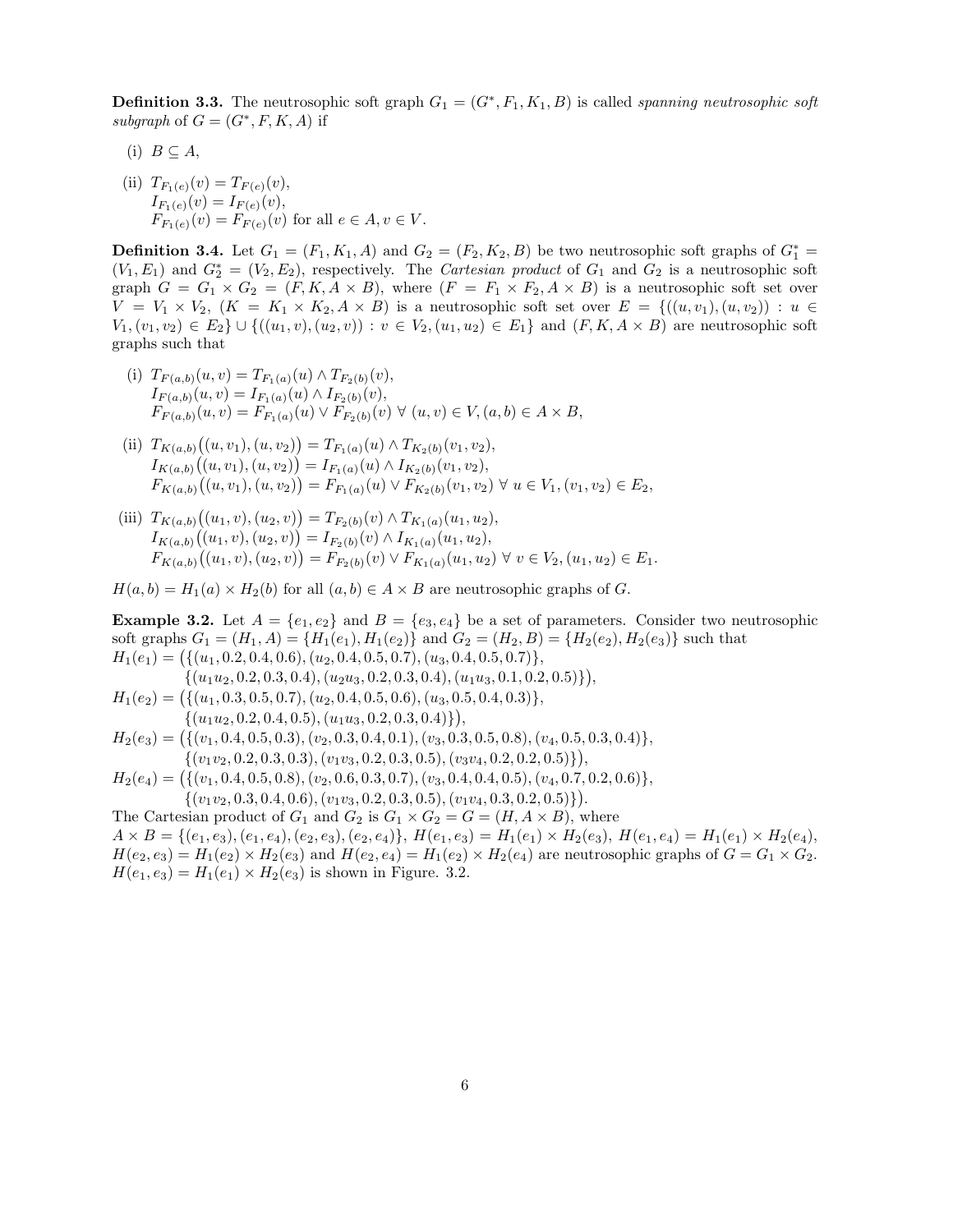

Figure 3.2: Cartesian product:  $H_1(e_1) \times H_2(e_3)$ 

In the similar way, Cartesian product of  $H(e_1, e_4) = H_1(e_1) \times H_2(e_4)$ ,  $H(e_2, e_3) = H_1(e_2) \times H_2(e_3)$ , and  $H(e_2, e_4) = H_1(e_2) \times H_2(e_4)$  can be drawn. Hence  $G = G_1 \times G_2 = \{H(e_1, e_3), H(e_1, e_4), H(e_2, e_3), H(e_2, e_4)\}\$  is a neutrosophic soft graph.

Theorem 3.1. *The Cartesian product of two neutrosophic soft graph is a neutrosophic soft graph.*

*Proof.* Let  $G_1 = (F_1, K_1, A)$  and  $G_2 = (F_2, K_2, B)$  be two neutrosophic soft graphs of  $G_1^* = (V_1, E_1)$ and  $G_2^* = (V_2, E_2)$ , respectively. Let  $G = G_1 \times G_2 = (F, K, A \times B)$  be the Cartesian product of  $G_1$  and  $G_2$ . We claim that  $G = (F, K, A \times B)$  is a neutrosophic soft graph and  $(H, A \times B)$  $\{F_1 \times F_2(a_i, b_j), K_1 \times K_2(a_i, b_j)\} \ \forall \ a_i \in A, b_j \in B \text{ for } i = 1, 2, \cdots, m, \ j = 1, 2, \cdots, n$  are neutrosophic graphs of  $G$ .

Consider,

 $T_{K_{(a_i,b_j)}}\big((u,v_1),(u,v_2)\big) = \min\{T_{F_1(a_i)}(u), T_{K_2(b_j)}(v_1,v_2)\}$ for  $i = 1, 2, \dots, m, j = 1, 2, \dots, n$ .

 $\leq \min\{T_{F_1(a_i)}(u), \min\{T_{F_2(b_i)}(v_1), T_{F_2(b_i)}(v_2)\}\}.$ 

 $=\min\{\min\{T_{F_1(a_i)}(u), T_{F_2(b_i)}(v_1)\}, \min\{T_{F_1(a_i)}(u), T_{F_2(b_i)}(v_2)\}\}\$ 

 $T_{K_{(a_i,b_j)}}((u,v_1),(u,v_2)) \le \min\{(T_{F_1(a_i)} \times T_{F_2(b_j)})(u,v_1),(T_{F_1(a_i)} \times T_{F_2(b_j)})(u,v_2)\}\$ for  $i = 1, 2, \dots, m, j = 1, 2, \dots, n$ ,  $I_{K_{(a_i,b_j)}}((u,v_1),(u,v_2)) = \min\{I_{F_1(a_i)}(u), I_{K_2(b_j)}(v_1,v_2)\}$ for  $i = 1, 2, \cdots, m, j = 1, 2, \cdots, n$ .

 $\leq \min\{I_{F_1(a_i)}(u), \min\{I_{F_2(b_i)}(v_1), I_{F_2(b_i)}(v_2)\}\}\$ 

 $=\min{\{\min{I_{F_1(a_i)}(u), I_{F_2(b_i)}(v_1)\}, \min{\{I_{F_1(a_i)}(u), I_{F_2(b_i)}(v_2)\}}\}}$ 

 $I_{K_{(a_i,b_j)}}((u,v_1),(u,v_2)) \leq \min\{(I_{F_1(a_i)} \times I_{F_2(b_j)})(u,v_1), (I_{F_1(a_i)} \times I_{F_2(b_j)})(u,v_2)\}\$ for  $i = 1, 2, \dots, m, j = 1, 2, \dots, n$  and  $F_{K_{(a_i,b_j)}}((u,v_1),(u,v_2)) = \max\{F_{F_1(a_i)}(u), F_{K_2(b_j)}(v_1,v_2)\}\$ for  $i = 1, 2, \dots, m, j = 1, 2, \dots, n$ .

 $\leq$  max $\{F_{F_1(a_i)}(u), \max\{F_{F_2(b_i)}(v_1), F_{F_2(b_i)}(v_2)\}\}\$ 

 $=\max\{\max\{F_{F_1(a_i)}(u), F_{F_2(b_i)}(v_1)\}, \max\{F_{F_1(a_i)}(u), F_{F_2(b_i)}(v_2)\}\}\$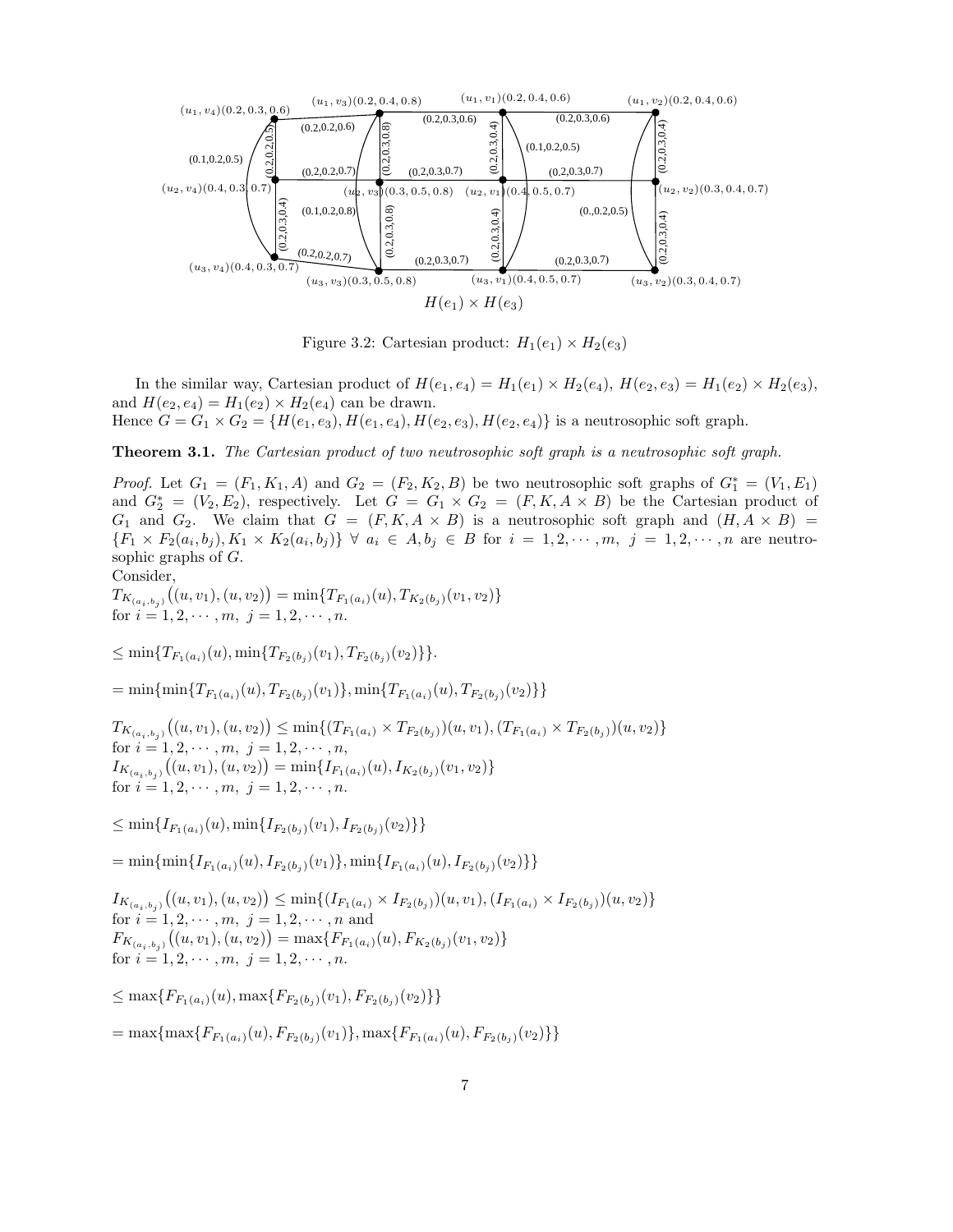$F_{K_{(a_i,b_j)}}((u,v_1),(u,v_2)) \leq \max\{(F_{F_1(a_i)} \times F_{F_2(b_j)})(u,v_1), (F_{F_1(a_i)} \times F_{F_2(b_j)})(u,v_2)\}\$ for  $i = 1, 2, \cdots, m, j = 1, 2, \cdots, n$ . Similarly,  $T_{K_{(a_i,b_j)}}((u_1,v),(u_2,v)) \le \min\{(T_{F_1(a_i)} \times T_{F_2(b_j)})(u_1,v),(T_{F_1(a_i)} \times T_{F_2(b_j)})(u_2,v)\}$  for  $i = 1, 2, \cdots, m, j = 1, 2, \cdots, n$  $I_{K_{(a_i,b_j)}}((u_1,v),(u_2,v)) \le \min\{(I_{F_1(a_i)} \times I_{F_2(b_j)})(u_1,v),(I_{F_1(a_i)} \times I_{F_2(b_j)})(u_2,v)\}$  for  $i = 1, 2, \dots, m, j = 1, 2, \dots, n$  and  $F_{K_{(a_i,b_j)}}((u_1,v),(u_2,v)) \leq \max\{(F_{F_1(a_i)} \times F_{F_2(b_j)})(u_1,v),(F_{F_1(a_i)} \times F_{F_2(b_j)})(u_2,v)\}$  for  $i = 1, 2, \cdots, m, j = 1, 2, \cdots, n.$ Hence  $G = (F, K, A \times B)$  is a neutrosophic soft graph.

**Definition 3.5.** The *cross product* of  $G_1$  and  $G_2$  is a neutrosophic soft graph  $G = G_1 \circ G_2 = (F, K, A \times B)$ , where  $(F, A \times B)$  is a neutrosophic soft set over  $V = V_1 \times V_2$ ,  $(K, A \times B)$  is a neutrosophic soft set over  $E = \{((u_1, v_1), (u_2, v_2)) : (u_1, u_2) \in E_1, (v_1, v_2) \in E_2\}$  and  $(F, K, A \times B)$  are neutrosophic soft graphs such that

□

- (i)  $T_{F(a,b)}(u,v) = T_{F_1(a)}(u) \wedge T_{F_2(b)}(v),$  $I_{F(a,b)}(u,v) = I_{F_1(a)}(u) \wedge I_{F_2(b)}(v),$  $F_{F(a,b)}(u, v) = F_{F_1(a)}(u) \vee F_{F_2(b)}(v) \vee (u, v) \in V, (a, b) \in A \times B$
- (ii)  $T_{K(a,b)}((u_1, v_1), (u_2, v_2)) = T_{K_1(a)}(u_1, u_2) \wedge T_{K_2(b)}(v_1, v_2),$  $I_{K(a,b)}((u_1,v_1),(u_2,v_2)) = I_{K_1(a)}(u_1,u_2) \wedge I_{K_2(b)}(v_1,v_2),$  $F_{K(a,b)}((u_1,v_1),(u_2,v_2)) = F_{K_1(a)}(u_1,u_2) \vee F_{K_2(b)}(v_1,v_2) \forall (u_1,u_2) \in E_1, (v_1,v_2) \in E_2.$

 $H(a, b) = H<sub>1</sub>(a) \otimes H<sub>2</sub>(b)$  for all  $(a, b) \in A \times B$  are neutrosophic graphs of G.

Theorem 3.2. *The cross product of two neutrosophic soft graph is a neutrosophic soft graph.*

*Proof.* Let  $G_1 = (F_1, K_1, A)$  and  $G_2 = (F_2, K_2, B)$  be two neutrosophic soft graphs of  $G_1^* = (V_1, E_1)$ and  $G_2^* = (V_2, E_2)$ , respectively. Let  $G = G_1 \circ G_2 = (F, K, A \times B)$  be the cross product of  $G_1$  and  $G_2$ . We claim that  $G = (F, K, A \times B)$  is a neutrosophic soft graph and  $(H, A \times B) = \{F_1 \odot F_2(a_i, b_j), K_1 \odot$  $K_2(a_i, b_j)$   $\forall a_i \in A, b_j \in B$  for  $i = 1, 2, \dots, m, j = 1, 2, \dots, n$  are intuitonistic fuzzy graphs of G. Consider,

 $T_{K(a_i,b_j)}((u_1,v_1),(u_2,v_2)) = \min\{T_{K_1(a_i)}(u_1,u_2), T_{K_2(b_j)}(v_1,v_2)\}$ for  $i = 1, 2, \cdots, m, j = 1, 2, \cdots, n$ .

 $\leq \min\{\min\{T_{F_1(a_i)}(u_1), T_{F_1(a_i)}(u_2)\}, \min\{T_{F_2(b_i)}(v_1), T_{F_2(b_i)}(v_2)\}\}\$ 

 $=\min\{\min\{T_{F_1(a_i)}(u_1), T_{F_2(b_i)}(v_1)\}, \min\{T_{F_1(a_i)}(u_2), T_{F_2(b_i)}(v_2)\}\}\$ 

 $T_{K(a_i,b_j)}((u_1,v_1),(u_2,v_2)) \leq \min\{T_{F_1(a_i)} \circ T_{F_2(b_j)}(u_1,v_1), T_{F_1(a_i)} \circ T_{F_2(b_j)}(u_2,v_2)\}$ for  $i = 1, 2, \dots, m, j = 1, 2, \dots, n$ ,  $I_{K(a_i,b_j)}\big((u_1,v_1),(u_2,v_2)\big)=\min\{I_{K_1(a_i)}(u_1,u_2),I_{K_2(b_j)}(v_1,v_2)\}$ for  $i = 1, 2, \dots, m, j = 1, 2, \dots, n$ .

 $\leq \min\{\min\{I_{F_1(a_i)}(u_1), I_{F_1(a_i)}(u_2)\}, \min\{I_{F_2(b_i)}(v_1), I_{F_2(b_i)}(v_2)\}\}\$ 

 $=\min\{\min\{I_{F_1(a_i)}(u_1), I_{F_2(b_i)}(v_1)\}, \min\{I_{F_1(a_i)}(u_2), I_{F_2(b_i)}(v_2)\}\}\$ 

 $I_{K(a_i,b_j)}((u_1,v_1),(u_2,v_2)) \leq \min\{I_{F_1(a_i)} \odot I_{F_2(b_j)}(u_1,v_1), I_{F_1(a_i)} \odot I_{F_2(b_j)}(u_2,v_2)\}$ for  $i = 1, 2, \dots, m, j = 1, 2, \dots, n$ , and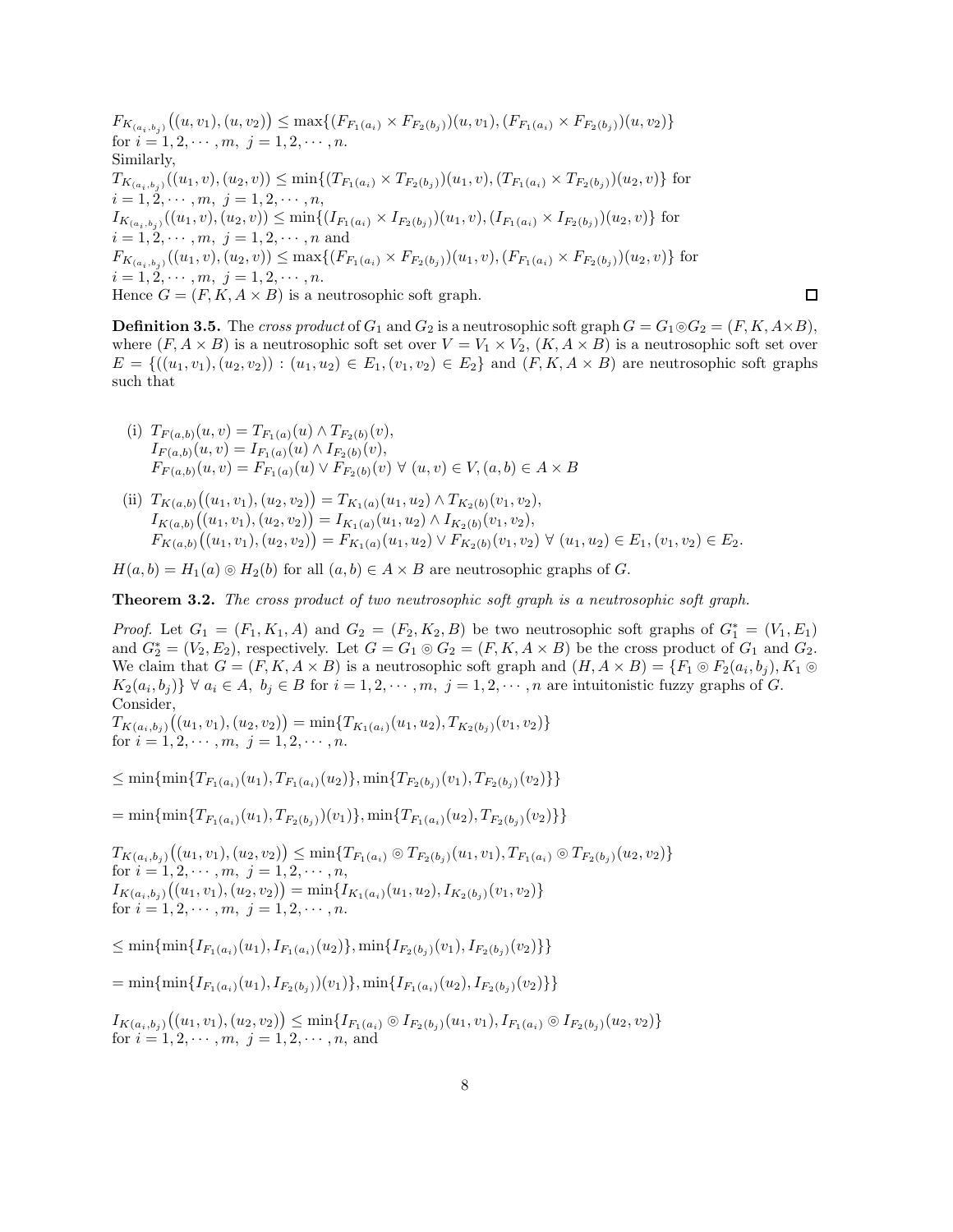$F_{K(a_i,b_j)}((u_1,v_1),(u_2,v_2)) = \min\{F_{K_1(a_i)}(u_1,u_2),F_{K_2(b_j)}(v_1,v_2)\}$ for  $i = 1, 2, \dots, m, j = 1, 2, \dots, n$ .

 $\leq \min\{\min\{F_{F_1(a_i)}(u_1), F_{F_1(a_i)}(u_2)\}, \min\{F_{F_2(b_i)}(v_1), F_{F_2(b_i)}(v_2)\}\}\$ 

 $=\min\{\min\{F_{F_1(a_i)}(u_1), F_{F_2(b_i)}(v_1)\}, \min\{F_{F_1(a_i)}(u_2), F_{F_2(b_i)}(v_2)\}\}\$ 

 $F_{K(a_i,b_j)}((u_1,v_1),(u_2,v_2)) \leq \min\{F_{F_1(a_i)} \circ F_{F_2(b_j)}(u_1,v_1), F_{F_1(a_i)} \circ F_{F_2(b_j)}(u_2,v_2)\}$ for  $i = 1, 2, \cdots, m, j = 1, 2, \cdots, n$ . Hence  $G = (F, K, A \times B)$  is a neutrosophic soft graph.

**Definition 3.6.** The *lexicographic product* of  $G_1$  and  $G_2$  is a neutrosophic soft graph  $G = G_1 \odot G_2$  $(F, K, A \times B)$ , where  $(F, A \times B)$  is a neutrosophic soft set over  $V = V_1 \times V_2$ ,  $(K, A \times B)$  is a neutrosophic soft set over  $E = \{((u, v_1), (u, v_2)) : u \in V_1, (v_1, v_2) \in E_2\} \cup \{((u_1, v_1), (u_2, v_2)) : (u_1, u_2) \in E_1, (v_1, v_2) \in E_2\}$ and  $(F, K, A \times B)$  are neutrosophic soft graphs such that

 $\Box$ 

- (i)  $T_{F(a,b)}(u,v) = T_{F_1(a)}(u) \wedge T_{F_2(b)}(v),$  $I_{F(a,b)}(u,v) = I_{F_1(a)}(u) \wedge I_{F_2(b)}(v),$  $F_{F(a,b)}(u, v) = F_{F_1(a)}(u) \vee F_{F_2(b)}(v) \vee (u, v) \in V, (a, b) \in A \times B,$
- (ii)  $T_{K(a,b)}((u, v_1), (u, v_2)) = T_{F_1(a)}(u) \wedge T_{K_2(b)}(v_1, v_2),$  $I_{K(a,b)}((u,v_1),(u,v_2)) = I_{F_1(a)}(u) \wedge I_{K_2(b)}(v_1,v_2),$  $F_{K(a,b)}((u, v_1), (u, v_2)) = F_{F_1(a)}(u) \vee F_{K_2(b)}(v_1, v_2) \forall u \in V_1, (v_1, v_2) \in E_2$
- (iii)  $T_{K(a,b)}((u_1, v_1), (u_2, v_2)) = T_{K_1(a)}(u_1, u_2) \wedge T_{K_2(b)}(v_1, v_2),$  $I_{K(a,b)}((u_1,v_1),(u_2,v_2)) = I_{K_1(a)}(u_1,u_2) \wedge I_{K_2(b)}(v_1,v_2),$  $F_{K(a,b)}((u_1,v_1),(u_2,v_2)) = F_{K_1(a)}(u_1,u_2) \vee F_{K_2(b)}(v_1,v_2) \forall (u_1,u_2) \in E_1, (v_1,v_2) \in E_2.$

 $H(a, b) = H<sub>1</sub>(a) \odot H<sub>2</sub>(b)$  for all  $(a, b) \in A \times B$  are neutrosophic graphs of G.

Theorem 3.3. *The lexicographic product of two neutrosophic soft graph is a neutrosophic soft graph.*

**Definition 3.7.** The *strong product* of  $G_1$  and  $G_2$  is a neutrosophic soft graph  $G = G_1 \otimes G_2 = (F, K, A \times G)$ B), where  $(F, A \times B)$  is a neutrosophic soft set over  $V = V_1 \times V_2$ ,  $(K, A \times B)$  is a neutrosophic soft set over  $E = \{((u, v_1), (u, v_2)) : u \in V_1, (v_1, v_2) \in E_2\} \cup \{((u_1, v), (u_2, v)) : v \in V_2, (u_1, u_2) \in E_1\} \cup$  $\{(u_1, v_1), (u_2, v_2)) : (u_1, u_2) \in E_1, (v_1, v_2) \in E_2\}$  and  $(F, K, A \times B)$  are neutrosophic soft graphs such that

- (i)  $T_{F(a,b)}(u,v) = T_{F_1(a)}(u) \wedge T_{F_2(b)}(v),$  $I_{F(a,b)}(u, v) = I_{F_1(a)}(u) \wedge I_{F_2(b)}(v),$  $F_{F(a,b)}(u, v) = F_{F_1(a)}(u) \vee F_{F_2(b)}(v) \forall (u, v) \in V, (a, b) \in A \times B,$
- (ii)  $T_{K(a,b)}((u, v_1), (u, v_2)) = T_{F_1(a)}(u) \wedge T_{K_2(b)}(v_1, v_2),$  $I_{K(a,b)}((u,v_1),(u,v_2)) = I_{F_1(a)}(u) \wedge I_{K_2(b)}(v_1,v_2),$  $F_{K(a,b)}((u, v_1), (u, v_2)) = F_{F_1(a)}(u) \vee F_{K_2(b)}(v_1, v_2) \forall u \in V_1, (v_1, v_2) \in E_2$
- (iii)  $T_{K(a,b)}((u_1, v), (u_2, v)) = T_{F_2(b)}(v) \wedge T_{K_1(a)}(u_1, u_2),$  $I_{K(a,b)}((u_1,v),(u_2,v)) = I_{F_2(b)}(v) \wedge I_{K_1(a)}(u_1,u_2),$  $F_{K(a,b)}((u_1,v),(u_2,v)) = F_{F_2(b)}(v) \vee F_{K_1(a)}(u_1,u_2) \forall v \in V_2, (u_1,u_2) \in E_1,$
- (iv)  $T_{K(a,b)}((u_1, v_1), (u_2, v_2)) = T_{K_1(a)}(u_1, u_2) \wedge T_{K_2(b)}(v_1, v_2),$  $I_{K(a,b)}((u_1,v_1),(u_2,v_2)) = I_{K_1(a)}(u_1,u_2) \wedge I_{K_2(b)}(v_1,v_2),$  $F_{K(a,b)}((u_1,v_1),(u_2,v_2)) = F_{K_1(a)}(u_1,u_2) \vee F_{K_2(b)}(v_1,v_2) \forall (u_1,u_2) \in E_1, (v_1,v_2) \in E_2.$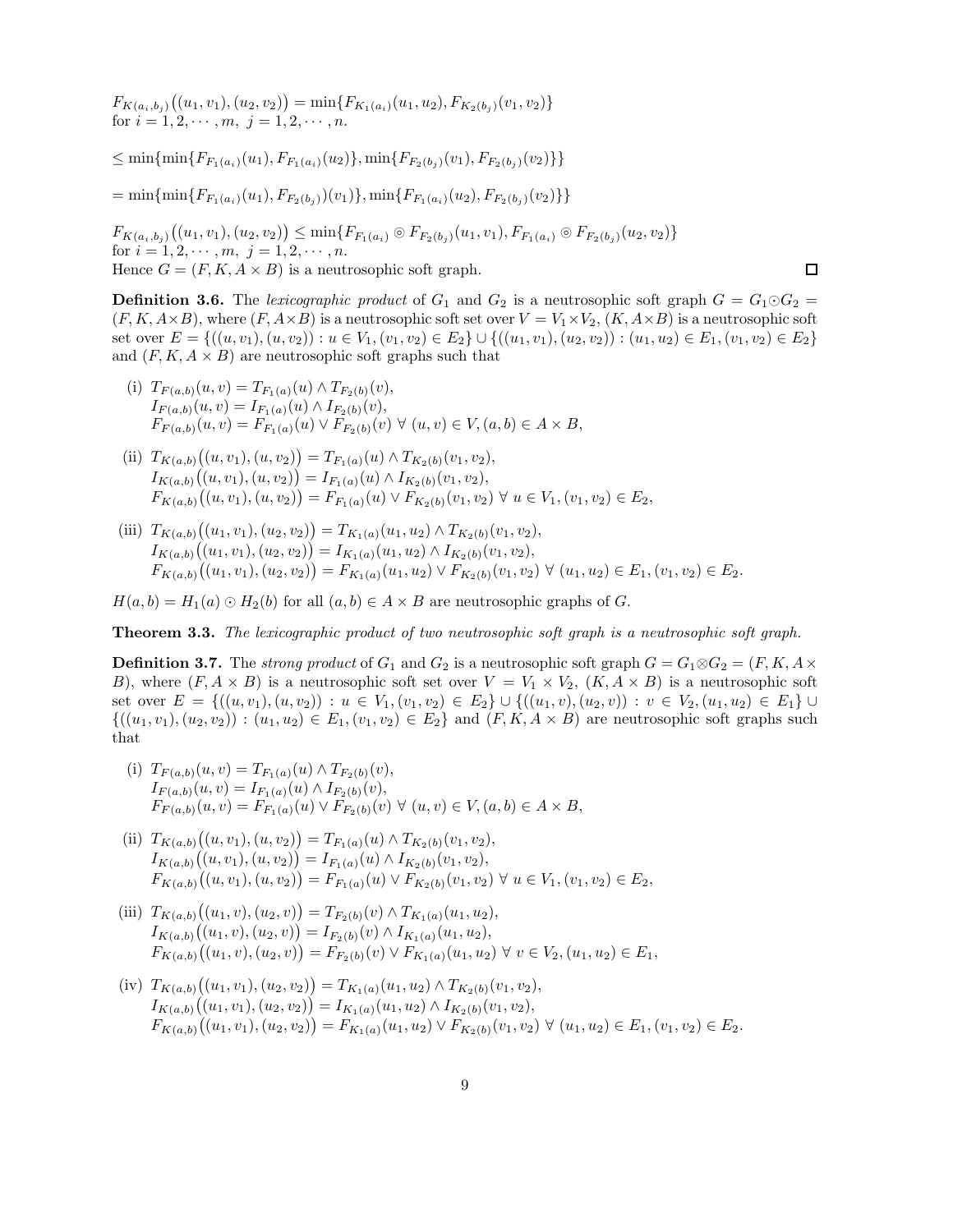$H(a, b) = H<sub>1</sub>(a) \otimes H<sub>2</sub>(b)$  for all  $(a, b) \in A \times B$  are neutrosophic graphs of G.

Theorem 3.4. *The strong product of two neutrosophic soft graph is a neutrosophic soft graph.*

**Definition 3.8.** The *composition* of  $G_1$  and  $G_2$  is a neutrosophic soft graph  $G = G_1[G_2] = (F, K, A \times B)$ , where  $(F, A \times B)$  is a neutrosophic soft set over  $V = V_1 \times V_2$ ,  $(K, A \times B)$  is a neutrosophic soft set over  $E =$  $\{((u, v_1), (u, v_2)): u \in V_1, (v_1, v_2) \in E_2\} \cup \{((u_1, v), (u_2, v)): v \in V_2, (u_1, u_2) \in E_1\} \cup \{((u_1, v_1), (u_2, v_2)): v \in V_2\}$  $(u_1, u_2) \in E_1, v_1 \neq v_2$  and  $(F, K, A \times B)$  are neutrosophic soft graphs such that

- (i)  $T_{F(a,b)}(u,v) = T_{F_1(a)}(u) \wedge T_{F_2(b)}(v),$  $I_{F(a,b)}(u,v) = I_{F_1(a)}(u) \wedge I_{F_2(b)}(v),$  $F_{F(a,b)}(u, v) = F_{F_1(a)}(u) \vee F_{F_2(b)}(v) \forall (u, v) \in V, (a, b) \in A \times B,$
- (ii)  $T_{K(a,b)}((u, v_1), (u, v_2)) = T_{F_1(a)}(u) \wedge T_{K_2(b)}(v_1, v_2),$  $I_{K(a,b)}((u, v_1), (u, v_2)) = I_{F_1(a)}(u) \wedge I_{K_2(b)}(v_1, v_2),$  $F_{K(a,b)}((u, v_1), (u, v_2)) = F_{F_1(a)}(u) \vee F_{K_2(b)}(v_1, v_2) \forall u \in V_1, (v_1, v_2) \in E_2$
- (iii)  $T_{K(a,b)}((u_1, v), (u_2, v)) = T_{F_2(b)}(v) \wedge T_{K_1(a)}(u_1, u_2),$  $I_{K(a,b)}((u_1,v),(u_2,v)) = I_{F_2(b)}(v) \wedge I_{K_1(a)}(u_1,u_2),$  $F_{K(a,b)}((u_1,v),(u_2,v)) = F_{F_2(b)}(v) \vee F_{K_1(a)}(u_1,u_2) \forall v \in V_2, (u_1,u_2) \in E_1,$
- (iv)  $T_{K(a,b)}((u_1, v_1), (u_2, v_2)) = T_{F_1(a)}(u_1, u_2) \wedge T_{F_2(b)}(v_1) \wedge T_{F_2(b)}(v_2),$  $I_{K(a,b)}((u_1,v_1),(u_2,v_2)) = I_{F_1(a)}(u_1,u_2) \wedge I_{F_2(b)}(v_1) \wedge I_{F_2(b)}(v_2),$  $F_{K(a,b)}((u_1,v_1),(u_2,v_2)) = F_{F_1(a)}(u_1,u_2) \vee F_{F_2(b)}(v_1) \vee F_{F_2(b)}(v_2) \forall (u_1,u_2) \in E_1$ , where  $v_1 \neq v_2$ .
- $H(a, b) = H<sub>1</sub>(a)[H<sub>2</sub>(b)]$  for all  $(a, b) \in A \times B$  are neutrosophic graphs of G.

**Example 3.3.** Let  $A = \{e_1\}$  and  $B = \{e_2, e_3\}$  be the parameter sets. Let  $G_1$  and  $G_2$  be the two neutrosophic soft graphs defined as follows:

 $G_1 = \{H_1(e_1)\} = \{(\{(u_1, 0.3, 0.4, 0.6), (u_2, 0.4, 0.5, 0.7)\}, \{(u_1u_2, 0.3, 0.4, 0.6)\})\},\$ G<sup>2</sup> = {H2(e2), H(e3)} = {({(v1, 0.4, 0.5, 0.3),(v2, 0.7, 0.2, 0.4),(v3, 0.5, 0.6, 0.3)}, {(v1v3, 0.4,  $(0.5, 0.2), (v_2v_3, 0.5, 0.2, 0.4)\}, (\{(v_1, 0.3, 0.4, 0.4), (v_2, 0.2, 0.4, 0.8),$  $(v_3, 0.6, 0.5, 0.7)$ ,  $\{(v_1v_2, 0.2, 0.3, 0.7), (v_1v_3, 0.1, 0.3, 0.6)\})$ .

The composition of  $G_1$  and  $G_2$  is  $G = G_1[G_2] = (H, A \times B)$ , where  $A \times B = \{(e_1, e_2), (e_1, e_3)\}, H(e_1, e_2) =$  $H_1(e_1)[H_2(e_2)]$  and  $H(e_1, e_3) = H_1(e_1)[H_2(e_3)]$  are neutrosophic graphs of  $G_1[G_2]$ .  $H_1(e_1)[H_2(e_2)]$  is shown in Figure. 3.3



Figure 3.3: Composition:  $H_1(e_1)[H_2(e_2)]$ 

Similarly, composition of neutrosophic graphs  $H_1(e_1)$  and  $H_2(e_3)$  of  $G_1$  and  $G_2$ , respectively can be drawn. Hence  $G = G_1[G_2] = \{H_1(e_1)[H_2(e_2)], H_1(e_1)[H_2(e_3)]\}$  is a neutrosophic soft graph.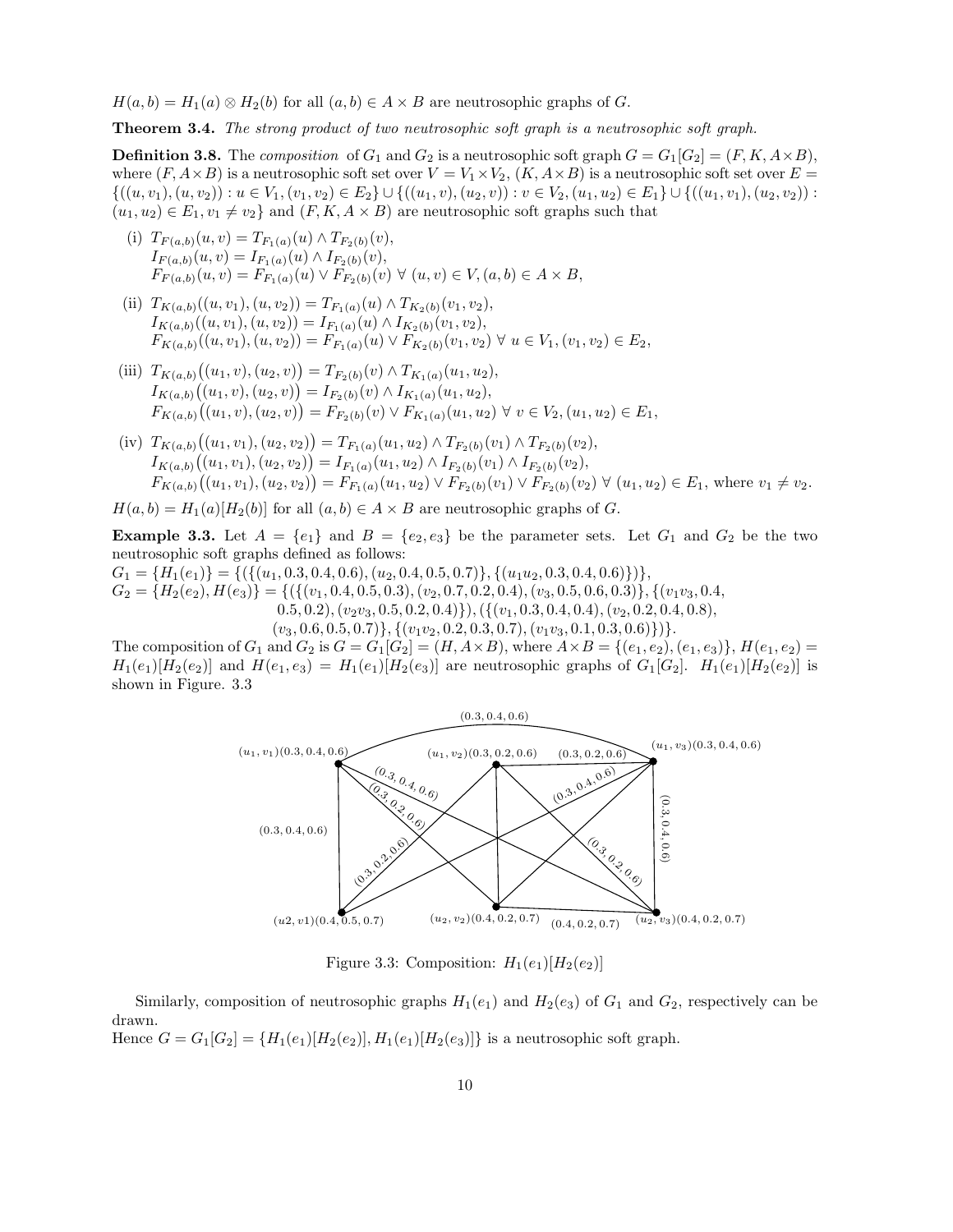**Theorem 3.5.** *If*  $G_1$  *and*  $G_2$  *are neutrosophic soft graphs, then*  $G_1[G_2]$  *is a neutrosophic soft graph. Proof.*  $G_1 = (F_1, K_1, A)$  and  $G_2 = (F_2, K_2, B)$  be two neutrosophic soft graphs of  $G_1^* = (V_1, E_1)$ and  $G_2^* = (V_2, E_2)$ , respectively. Let  $G_1[G_2] = G = (F, K, A \times B)$ , be the composition of  $G_1$  and  $G_2$ . We claim that  $G_1[G_2] = G = (F, K, A \times B)$  is a neutrosophic soft graph and  $(H, A \times B) =$  ${F_1(a_i)[F_2(b_j)], K_1(a_i)[K_2(b_j)] } \forall a_i \in A, b_j \in B \text{ for } i = 1, 2, \cdots, m, j = 1, 2, \cdots, n \text{ are neutroophic}}$ graphs of G. Let  $u \in V_1$  and  $(v_1, v_2) \in E_2$ , we have  $T_{K(a_i,b_j)}\big((u,v_1),(u,v_2)\big) = \min\{T_{F_1(a_i)}(u), T_{K_2(b_j)}(v_1,v_2)\}$ for  $i = 1, 2, \dots, m, j = 1, 2, \dots, n$ .  $T_{K(a_i,b_j)}((u,v_1),(u,v_2)) \leq \min\{T_{F_1(a_i)}(u),\min\{T_{F_2(b_j)}(v_1),T_{F_2(b_j)}(v_2)\}\}\$  $=\min\{\min\{T_{F_1(a_i)}(u), T_{F_2(b_i)}(v_1)\}\min\{T_{F_1(a_i)}(u), T_{F_2(b_i)}(v_2)\}\}\$  $=\min\{(T_{F_1(a_i)}\times T_{F_2(b_i)})(u, v_1), (T_{F_1(a_i)}\times T_{F_2(b_i)})(u, v_2)\},$  $T_{K(a_i,b_j)}\big((u,v_1),(u,v_2)\big) \leq \min\{T_{F(a_i,b_j)}(u,v_1),T_{F(a_i,b_j)}(u,v_2)\},$  $I_{K(a_i,b_j)}((u,v_1),(u,v_2)) = \min\{I_{F_1(a_i)}(u), I_{K_2(b_j)}(v_1,v_2)\}$ for  $i = 1, 2, \dots, m, j = 1, 2, \dots, n$ .  $I_{K(a_i,b_j)}((u,v_1),(u,v_2)) \leq \min\{I_{F_1(a_i)}(u),\min\{I_{F_2(b_j)}(v_1),I_{F_2(b_j)}(v_2)\}\}\$  $=\min\{\min\{I_{F_1(a_i)}(u), I_{F_2(b_i)}(v_1)\}, \min\{I_{F_1(a_i)}(u), I_{F_2(b_i)}(v_2)\}\}\$  $=\min\{(I_{F_1(a_i)} \times I_{F_2(b_i)})(u, v_1), (I_{F_1(a_i)} \times I_{F_2(b_i)})(u, v_2)\}$  $I_{K(a_i,b_j)}((u,v_1),(u,v_2)) \leq \min\{I_{F(a_i,b_j)}(u,v_1),I_{F(a_i,b_j)}(u,v_2)\},$  $F_{K(a_i,b_j)}((u,v_1),(u,v_2)) = \max\{F_{F_1(a_i)}(u), F_{K_2(b_j)}(v_1,v_2)\}\$ for  $i = 1, 2, \dots, m, j = 1, 2, \dots, n$ .  $F_{K(a_i,b_j)}((u,v_1),(u,v_2)) \leq \max\{F_{F_1(a_i)}(u),\max\{F_{F_2(b_j)}(v_1),F_{F_2(b_j)}(v_2)\}\}\$  $=\max\{\max\{F_{F_1(a_i)}(u), F_{F_2(b_i)}(v_1)\}, \max\{F_{F_1(a_i)}(u), F_{F_2(b_i)}(v_2)\}\}\$  $=\max\{(F_{F_1(a_i)} \times F_{F_2(b_i)})(u, v_1), (F_{F_1(a_i)} \times F_{F_2(b_i)})(u, v_2)\},$  $F_{K(a_i,b_j)}((u,v_1),(u,v_2)) \leq \max\{F_{F(a_i,b_j)}(u,v_1), F_{F(a_i,b_j)}(u,v_2)\}.$ Similarly, for any  $v \in V_2$  and  $(u_1, u_2) \in E_1$ , we have  $T_{K(a_i,b_j)}\big((u_1,v),(u_2,v)\big) \leq \min\{T_{F(a_i,b_j)}(u_1,v),T_{F(a_i,b_j)}(u_2,v)\},$  $I_{K(a_i,b_j)}((u_1,v),(u_2,v)) \leq \min\{I_{F(a_i,b_j)}(u_1,v),I_{F(a_i,b_j)}(u_2,v)\},$  $F_{K(a_i,b_j)}((u_1,v),(u_2,v)) \leq \max\{F_{F(a_i,b_j)}(u_1,v), F_{F(a_i,b_j)}(u_2,v)\}.$ Let  $(u_1, v_1)(u_2, v_2) \in E^*$ ,  $(u_1, u_2) \in E_1$ , and  $v_1 \neq v_2$ . Then we have  $T_{K(a_i,b_j)}((u_1,v_1),(u_2,v_2)) = \min\{T_{K_1(a_i)}(u_1,u_2), T_{F_2(b_j)}(v_1), T_{F_2(b_j)}(v_2)\}$  $\leq \min\{\min\{T_{F_1(a_i)}(u_1), T_{F_1(a_i)}(u_2)\}, T_{F_2(b_i)}(v_1), T_{F_2(b_i)}(v_2)\}\$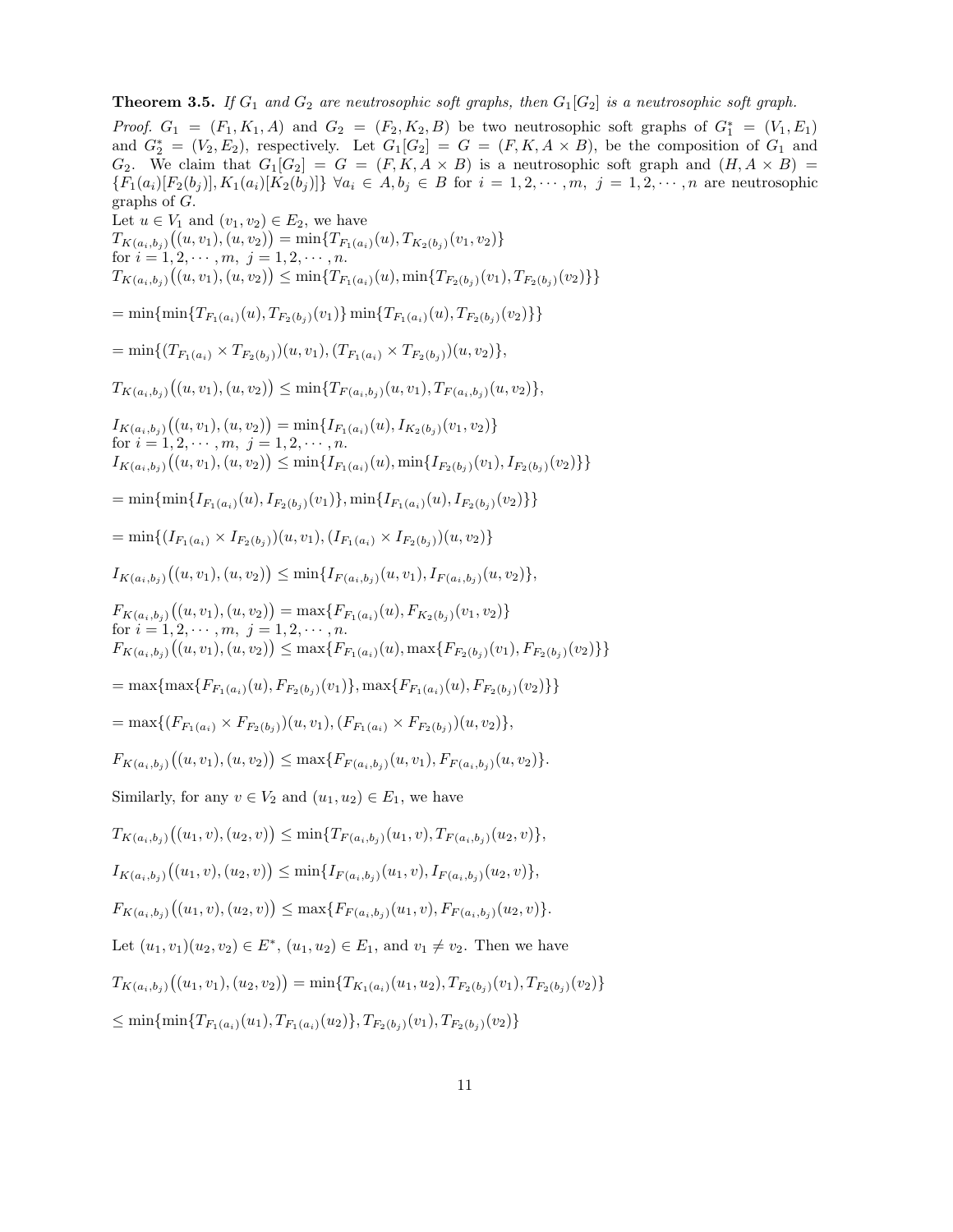$=\min\{\min\{T_{F_1(a_i)}(u_1), T_{F_2(b_i)}(v_1)\}, \min\{T_{F_1(a_i)}(u_2), T_{F_2(b_i)}(v_2)\}\}\$  $T_{K(a_i,b_j)}\big((u_1,v_1),(u_2,v_2)\big) \leq \min\{T_{F(a_i,b_j)}(u_1,v_1),T_{F(a_i,b_j)}(u_2,v_2)\},$  $I_{K(a_i,b_j)}((u_1,v_1),(u_2,v_2)) = \min\{I_{K_1(a_i)}(u_1,u_2), I_{F_2(b_j)}(v_1), I_{F_2(b_j)}(v_2)\}$  $\leq \min\{\min\{I_{F_1(a_i)}(u_1), I_{F_1(a_i)}(u_2)\}, I_{F_2(b_i)}(v_1), I_{F_2(b_i)}(v_2)\}\$  $=\min\{\min\{I_{F_1(a_i)}(u_1), I_{F_2(b_i)}(v_1)\}, \min\{I_{F_1(a_i)}(u_2), I_{F_2(b_i)}(v_2)\}\}\$  $I_{K(a_i,b_j)}((u_1,v_1),(u_2,v_2)) \leq \min\{I_{F(a_i,b_j)}(u_1,v_1),I_{F(a_i,b_j)}(u_2,v_2)\},$  $F_{K(a_i,b_j)}((u_1,v_1),(u_2,v_2)) = \max\{F_{K_1(a_i)}(u_1,u_2), F_{F_2(b_j)}(v_1), F_{F_2(b_j)}(v_2)\}$  $\leq$  max $\{$ max $\{F_{F_1(a_i)}(u_1), F_{F_1(a_i)}(u_2)\}, F_{F_2(b_i)}(v_1), F_{F_2(b_i)}(v_2)\}$  $=\max\{\max\{F_{F_1(a_i)}(u_1), F_{F_2(b_i)}(v_1)\}, \max\{F_{F_1(a_i)}(u_2), F_{F_2(b_j)}(v_2)\}\}\$  $F_{K(a_i,b_j)}((u_1,v_1),(u_2,v_2)) \leq \max\{F_{F(a_i,b_j)}(u_1,v_1),F_{F(a_i,b_j)}(u_2,v_2)\}.$ 

**Definition 3.9.** Let  $G_1 = (F_1, K_1, A)$  and  $G_2 = (F_2, K_2, B)$  be two neutrosophic soft graphs. The *intersection* of  $G_1$  and  $G_2$  is a neutrosophic soft graph denoted by  $G = G_1 \cap G_2 = (F, K, A \cup B)$ , where  $(F, A \cup B)$  is a neutrosophic soft set over  $V = V_1 \cap V_2$ ,  $(K, A \cup B)$  is a neutrosophic soft set over  $E = E_1 \cap E_1$ , the truth-membership, indeterminacy-membership, and falsity-membership functions of G for all  $u, v \in V$  defined by,

 $\Box$ 

(i) 
$$
T_{F(e)}(v) = \begin{cases} T_{F_1(e)}(v) & \text{if } e \in A - B; \\ T_{F_2(e)}(v) & \text{if } e \in B - A; \end{cases}
$$
  
\n $I_{F(e)}(v) = \begin{cases} I_{F_1(e)}(v) \land T_{F_2(e)}(v), & \text{if } e \in A \cap B. \end{cases}$   
\n $I_{F(e)}(v) = \begin{cases} I_{F_1(e)}(v) & \text{if } e \in A - B; \\ I_{F_2(e)}(v) & \text{if } e \in B - A; \end{cases}$   
\n $F_{F(e)}(v) = \begin{cases} F_{F_1(e)}(v) & \text{if } e \in A \cap B. \\ F_{F_2(e)}(v) & \text{if } e \in A - B; \end{cases}$   
\n(ii)  $T_{K(e)}(uv) = \begin{cases} T_{K_1(e)}(uv) & \text{if } e \in A - B; \\ T_{K_2(e)}(uv) & \text{if } e \in A - B; \\ T_{K_2(e)}(uv) & \text{if } e \in B - A; \end{cases}$   
\n $I_{K(e)}(uv) = \begin{cases} I_{K_1(e)}(uv) & \text{if } e \in A - B; \\ I_{K_2(e)}(uv) \land T_{K_2(e)}(uv), & \text{if } e \in A \cap B. \end{cases}$   
\n $I_{K(e)}(uv) = \begin{cases} I_{K_1(e)}(uv) & \text{if } e \in A - B; \\ I_{K_2(e)}(uv) & \text{if } e \in A - B; \\ I_{K_1(e)}(uv) \land I_{K_2(e)}(uv), & \text{if } e \in A \cap B. \end{cases}$   
\n $F_{K(e)}(uv) = \begin{cases} F_{K_1(e)}(uv) & \text{if } e \in A - B; \\ F_{K_2(e)}(uv) & \text{if } e \in A - B; \\ F_{K_1(e)}(uv) \lor F_{K_2(e)}(uv), & \text{if } e \in A \cap B. \end{cases}$ 

Hence  $G = (F, K, A \times B)$  is a neutrosophic soft graph.

**Example 3.4.** Let  $A = \{e_1, e_2\}$  and  $B = \{e_1, e_3\}$  be two parameters sets. Let  $G_1$  and  $G_2$  be two neutrosophic soft graphs defined by  $G_1 = \{H_1(e_1), H_1(e_2)\}\text{, where}$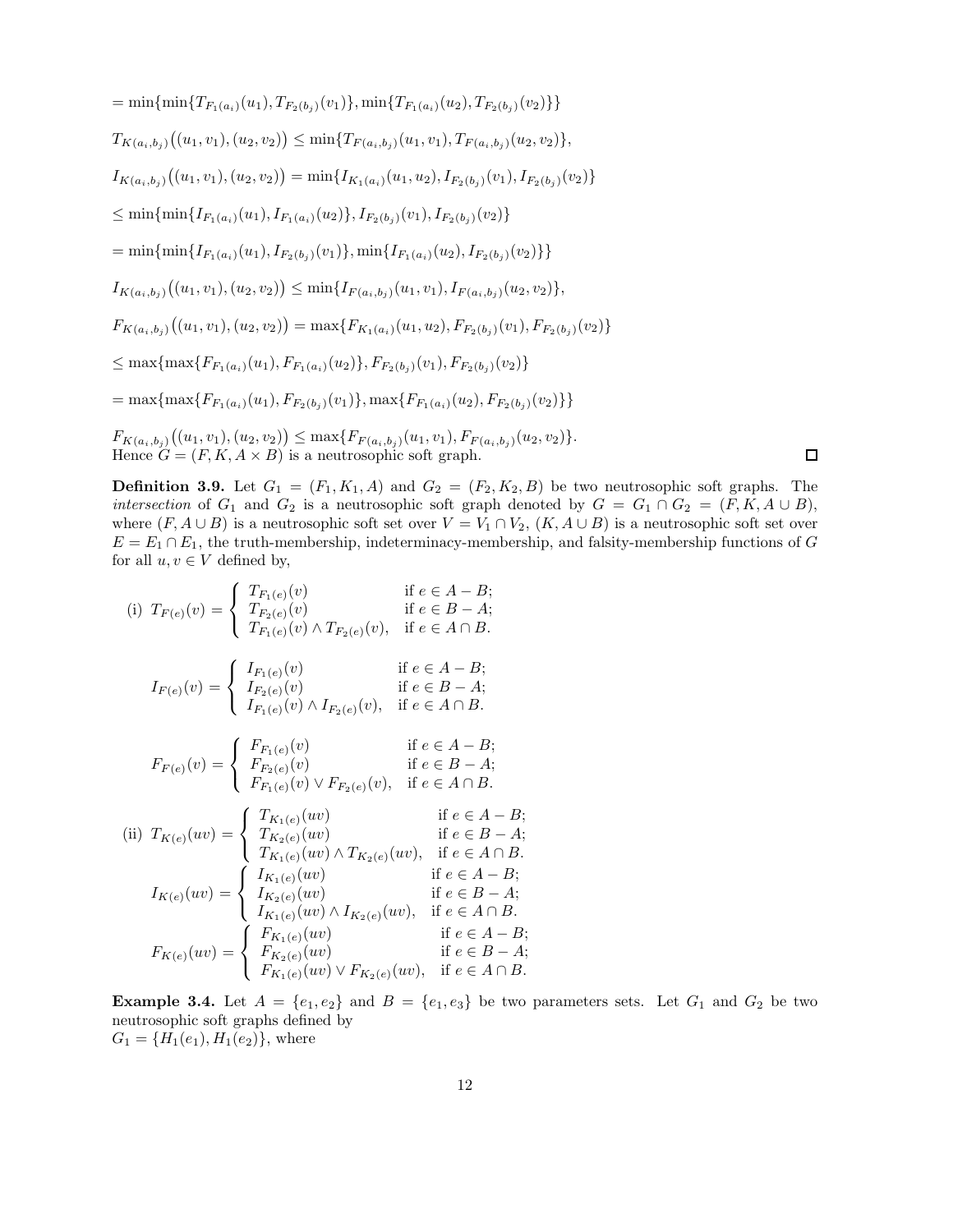



Figure 3.4: Neutrosophic soft graphs  $G_1$  and  $G_2$ .

Intersection of  $G_1$  and  $G_2$  is a neutrosophic soft graph  $G = G_1 \cap G_2 = (H, A \cup B)$ , where  $A \cup B = \{e_1, e_2, e_3\}, H(e_1) = H_1(e_1) \cap H_2(e_1), H(e_2)$  and  $H(e_3)$  are neutrosophic graphs of G corresponding to the parameters  $e_1, e_2$  and  $e_3$ , respectively are shown in Figure.3.5.



Figure 3.5: Neutrosophic graph  $G = G_1 \cap G_2$ .

**Definition 3.10.** Let  $G_1 = (F_1, K_1, A)$  and  $G_2 = (F_2, K_2, B)$  be two neutrosophic soft graphs. The *union* of  $G_1$  and  $G_2$  is a neutrosophic soft graph denoted by  $G = G_1 \cup G_2 = (F, K, A \cup B)$ , where  $(F, A \cup B)$ is a neutrosophic soft set over  $V = V_1 \cup V_2$ ,  $(K, A \cup B)$  is a neutrosophic soft set over  $E = E_1 \cup E_1$ , the truth-membership, indeterminacy-membership, and falsity-membership functions of G for all  $u, v \in V$ defined by,

(i) 
$$
T_{F(e)}(v) = \begin{cases} T_{F_1(e)}(v) & \text{if } e \in A - B; \\ T_{F_2(e)}(v) & \text{if } e \in B - A; \\ T_{F_1(e)}(v) \vee T_{F_2(e)}(v), & \text{if } e \in A \cap B. \end{cases}
$$
  

$$
I_{F(e)}(v) = \begin{cases} I_{F_1(e)}(v) & \text{if } e \in A - B; \\ I_{F_2(e)}(v) & \text{if } e \in B - A; \\ I_{F_1(e)}(v) \vee I_{F_2(e)}(v), & \text{if } e \in A \cap B. \end{cases}
$$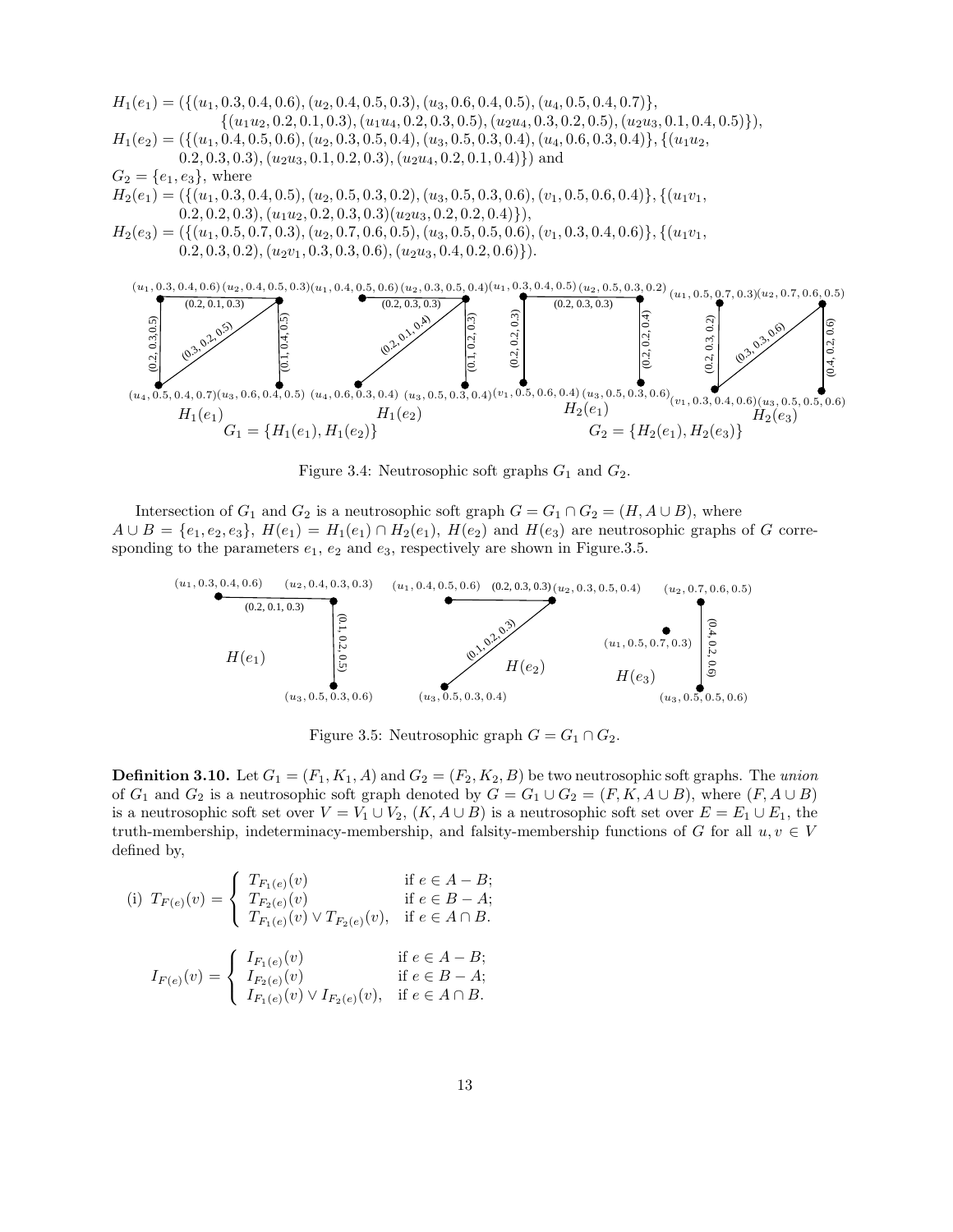$$
F_{F(e)}(v) = \begin{cases} F_{F_1(e)}(v) & \text{if } e \in A - B; \\ F_{F_2(e)}(v) & \text{if } e \in B - A; \end{cases}
$$
  
\n(ii) 
$$
T_{K(e)}(uv) = \begin{cases} T_{K_1(e)}(uv) \wedge F_{F_2(e)}(v), & \text{if } e \in A \cap B. \\ T_{K_2(e)}(uv) & \text{if } e \in A - B; \\ T_{K_1(e)}(uv) \vee T_{K_2(e)}(uv), & \text{if } e \in B - A; \end{cases}
$$
  
\n
$$
I_{K(e)}(uv) = \begin{cases} I_{K_1(e)}(uv) \wedge T_{K_2(e)}(uv), & \text{if } e \in A \cap B. \\ I_{K_2(e)}(uv) & \text{if } e \in B - A; \\ I_{K_1(e)}(uv) \vee I_{K_2(e)}(uv), & \text{if } e \in A \cap B. \end{cases}
$$
  
\n
$$
F_{K(e)}(uv) = \begin{cases} F_{K_1(e)}(uv) & \text{if } e \in A - B; \\ F_{K_2(e)}(uv) & \text{if } e \in A - B; \\ F_{K_1(e)}(uv) \wedge F_{K_2(e)}(uv), & \text{if } e \in B - A; \end{cases}
$$

**Theorem 3.6.** Let  $G_1$  and  $G_2$  be two neutrosophic soft graph over  $G^*$  such that  $A \cap B \neq \emptyset$ , then  $G_1 \cup G_2$ *is a neutrosophic soft graph.*

*Proof.* The union of  $G_1 = (F_1, K_1, A)$  and  $G_2 = (F_2, K_2, B)$  defined by  $G_1 \cup G_2 = (H, A \cup B)$ , where  $H(e) =$  $\sqrt{ }$ <sup>J</sup>  $\mathcal{L}$  $H_1(e)$  if  $e \in A - B;$  $H_2(e)$  if  $e \in B - A;$  $H_1(e) \cup H_2(e)$ , if  $e \in A \cap B$ .

Since  $G_1 \in \mathcal{NS}(G_1^*)$  and  $G_2 \in \mathcal{NS}(G_2^*)$ , then  $H_1(e)$  and  $H_2(e)$  are neutrosophic graphs for all  $e \in A \cup B$ . The union of two intuitionistic fuzzy graphs  $H_1(e) \cup H_2(e)$  is a neutrosophic graph for all  $e \in A \cap B$ . Therefore,  $H(e)$  are neutrosophic graph of G for all  $e \in A \cup B$ . Hence  $G = (H, A \cup B)$  is a neutrosophic soft graph over  $G^*$ .

**Definition 3.11.** Let  $G_1$  and  $G_2$  be two neutrosophic soft graphs. The *join* of  $G_1$  and  $G_2$  is a neutrosophic soft graph denoted by  $G_1 + G_2 = (F_1 + F_2, K_1 + K_2, A \cup B)$ , where  $(F_1 + F_2, A \cup B)$  is a neutrosophic soft set over  $V_1 \cup V_2$ ,  $(K_1 + K_2, A \cup B)$  is a neutrosophic soft set over  $E_1 \cup E_2 \cup E$  defined by

- (i)  $(F_1 + F_2, A \cup B) = (F_1, A) \cup (F_2, B),$
- (ii)  $(K_1 + K_2, A \cup B) = (K_1, A) \cup (K_2, B)$  if  $uv \in E_1 \cup E_2$ , when  $e \in A \cap B$ ,  $uv \in \hat{E}$ , where  $\hat{E}$  is the set of all edges joining the vertices of  $V_1$  and  $V_2$ , the truth-membership, indeterminacy-membership, and falsity-membership functions are defined by

$$
T_{K_1+K_2(e)}(uv) = \min\{T_{F_1(e)}(u), T_{F_2(e)}(v)\},
$$
  
\n
$$
I_{K_1+K_2(e)}(uv) = \min\{I_{F_1(e)}(u), I_{F_2(e)}(v)\},
$$
  
\n
$$
F_{K_1+K_2(e)}(uv) = \max\{F_{F_1(e)}(u), F_{F_2(e)}(v)\} \forall uv \in \hat{E}
$$

**Example 3.5.** Let  $A = \{e_1, e_2\}$  and  $B = \{e_1, e_3\}$  be parameter sets. Let  $G_1$  and  $G_2$  be two neutrosophic soft graphs defined as follows:  $\overline{H}(t)$ ,  $\overline{H}(e)$ 

$$
G_1 = \{H_1(e_1), H_1(e_2)\}, \text{ where}
$$
  
\n
$$
H_1(e_1) = \{ \{(v_1, 0.5, 0.5, 0.6), (v_2, 0.6, 0.5, 0.3), (v_3, 0.8, 0.5, 0.2) \}, \{(v_1v_2, 0.3, 0.4, 0.3), (v_1v_3, 0.3, 0.5, 0.5) \} \},
$$
  
\n
$$
H_1(e_2) = \{ \{(v_1, 0.5, 0.6, 0.7), (v_2, 0.4, 0.4, 0.3), (v_3, 0.7, 0.9, 0.7), (v_4, 0.4, 0.3, 0.5) \}, \{(v_1v_2, 0.3, 0.4, 0.6), (v_1v_3, 0.4, 0.5, 0.6), (v_1v_4, 0.2, 0.1, 0.4) \} \}
$$
 as shown in Figure 3.6

 $\Box$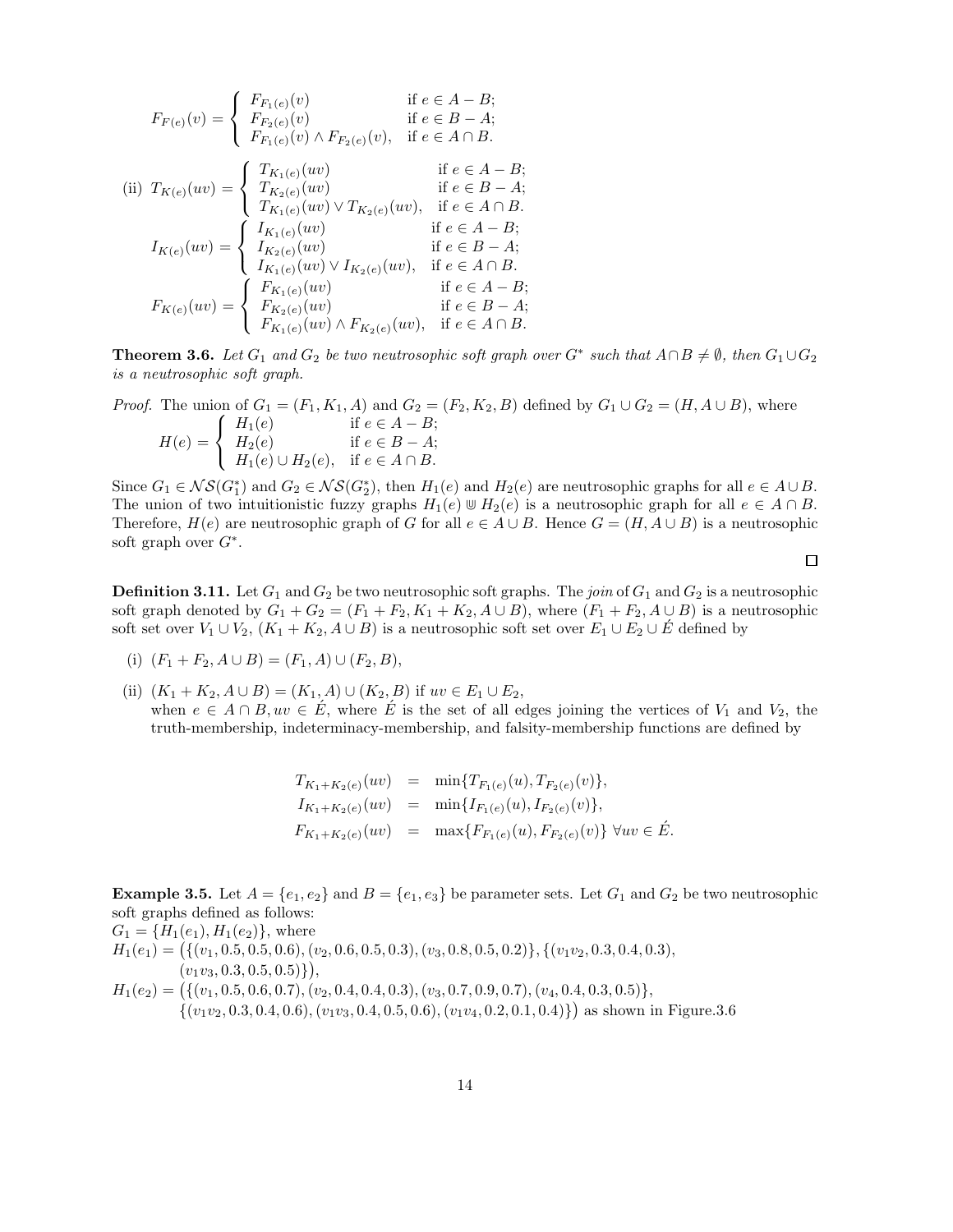

Figure 3.6: Neutrosophic soft graph  $G_1 = \{H_1(e_1, H_1(e_2))\}.$ 

 $G_2 = \{H_2(e_1)\}\,$ , where  $H_2(e_2) = (\{(v_1, 0.5, 0.6, 0.4), (v_2, 0.5, 0.4, 0.7)\}, \{(v_1v_2, 0.4, 0.3, 0.6), \})$  $H_2(e_3) = (\{(v_1, 0.6, 0.5, 0.7), (v_2, 0.5, 0.6, 0.4), (v_3, 0.5, 0.7, 0.5), (\{(v_1v_2, 0.5, 0.4, 0.2), (v_1v_3, 0.3, 0.2, 0.6), (v_2v_3, 0.4, 0.3, 0.2)\}\}$ as shown in Figure.3.5.



Figure 3.7: Neutrosophic soft graph  $G_2 = \{H_2(e_1), H_2(e_3)\}\$ 

Join of  $G_1$  and  $G_2$  is a neutrosophic soft graph  $G_1 + G_2 = (H, A \cup B)$ , where  $A \cup B = \{e_1, e_2, e_3\}, H(e_1) = H_1(e_1) + H_2(e_1), H(e_2)$  and  $H(e_3)$  are neutrosophic graphs corresponding to the parameters  $e_1$ ,  $e_1$  and  $e_3$ , respectively are shown in Figure.3.8.



Figure 3.8: Join:  $G_1 + G_2 = \{H(e_1), H(e_2), H(e_3)\}.$ 

**Proposition 3.1.** *If*  $G_1$  *and*  $G_2$  *are two neutrosophic soft graphs then their join*  $G_1 + G_2$  *is also a neutrosophic soft graph.*

**Definition 3.12.** The *complement* of a neutrosophic soft graph  $G = (F, K, A)$  denoted by  $G<sup>c</sup>$  $(F^c, K^c, A^c)$  is defined as follows:

- (i)  $A^c = A$ ,
- (ii)  $F^c(e) = F(e)$ ,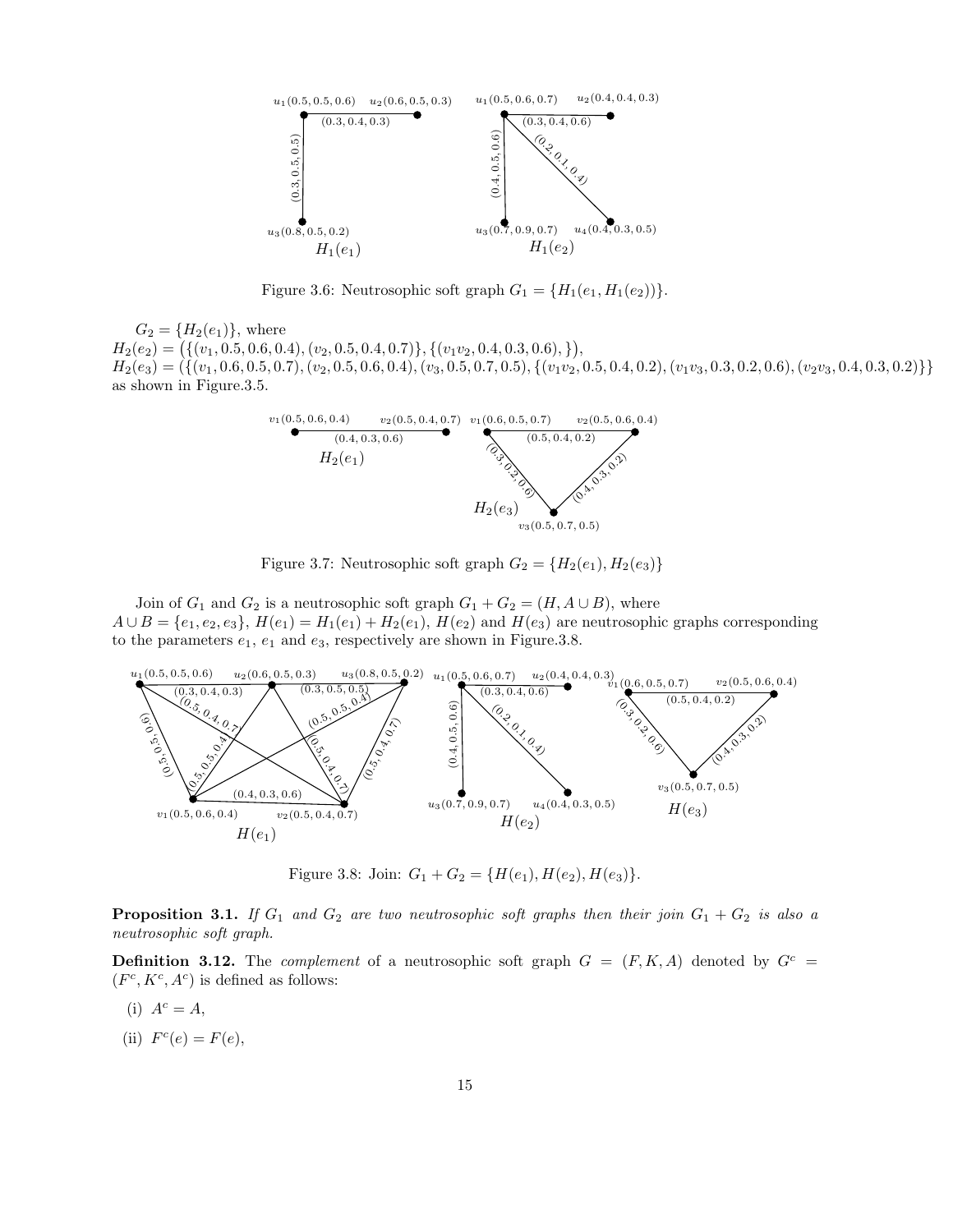- (iii)  $T_{K^c_{\mu}(e)}(u, v) = T_{F(e)}(u) \wedge T_{F(e)}(v) T_{K(e)(u, v)},$ iv  $I_{K^c_{\mu}(e)}(u,v) = I_{F(e)}(u) \wedge I_{F(e)}(v) - I_{K(e)(u,v)}$ , and
- (v)  $F_{K^c_{\mu}(e)}(u, v) = F_{F(e)}(u) \vee F_{F(e)}(v) F_{K(e)(u, v)},$  for all  $u, v \in V, e \in A$ .

Example 3.6. Consider an undirected graph  $G^* = (V, E)$ , where  $V = \{v_1, u_2, u_3, u_4\}$  and  $E =$  ${u_1u_2, u_2u_4, u_3u_4}$  Let  $A = {e_1, e_2}$  and let  $(F, A)$  be a neutrosophic soft set over V with its approximate function  $F: A \to \mathcal{P}(V)$  giuen by

 $F(e_1) = \{(u_1, 0.5, 0.6, 0.7), (u_2, 0.4, 0.5, 0.3), (u_3, 0.7, 0.5, 0.8), (u_4, 0.4, 0.9, 0.5)\},\$ 

 $F(e_2) = \{(u_1, 0.4, 0.5, 0.2), (u_2, 0.3, 0.6, 0.8), (u_3, 0.3, 0.4, 0.5), (u_4, 0.7, 0.8, 0.5)\}.$ 

Let  $(K, A)$  be a neutrosophic soft set over E with its approximate function  $K : A \to \mathcal{P}(E)$  giuen by

 $K(e_1) = \{(u_1u_2, 0.3, 0.4, 0.5), (u_2u_4, 0.3, 0.4, 0.4), (u_1u_3, 0.4, 0.3, 0.6)\},\$ 

 $K(e_2) = \{(u_1u_2, 0.2, 0.3, 0.5), (u_2u_3, 0.1, 0.3, 0.4), (u_3u_4, 0.2, 0.2, 0.4)\}.$ 

By routine calculations, it is easy to see that  $H(e_1)$  and  $H(e_2)$  are neutrosophic graphs corresponding to the parameters  $e_1$  and  $e_2$ , respectively as shown in Figure.3.9



Figure 3.9: 
$$
G = \{H(e_1) = (F(e_1), K(e_1)), H(e_2) = (F(e_2), K(e_2))\}
$$

By the complement of neutrosophic soft graph G is the complement of neutrosophic graphs  $H(e_1)$ and  $H(e_2)$  which are shown in Figure. 3.10.



Figure 3.10:  $G^c = \{H^c(e_1) = (F^c(e_1), K^c(e_1)), H^c(e_2) = (F^c(e_2), K^c(e_2))\}$ 

**Definition 3.13.** A neutrosophic soft graph G is *self complementary* if  $G \approx G^c$ .

Definition 3.14. A neutrosophic soft graph G is a *complete neutrosophic soft graph* if H(e) is a complete neutrosophic graph of G for all  $e \in A$ , i.e.,

$$
T_{K(e)}(uv) = \min \{ T_{F(e)}(u), T_{F(e)}(v) \}
$$
  
\n
$$
I_{K(e)}(uv) = \min \{ I_{F(e)}(u), I_{F(e)}(v) \}
$$
 and  
\n
$$
F_{K(e)}(uv) = \max \{ F_{F(e)}(u), F_{F(e)}(v) \} \quad \forall u, v \in V, e \in A.
$$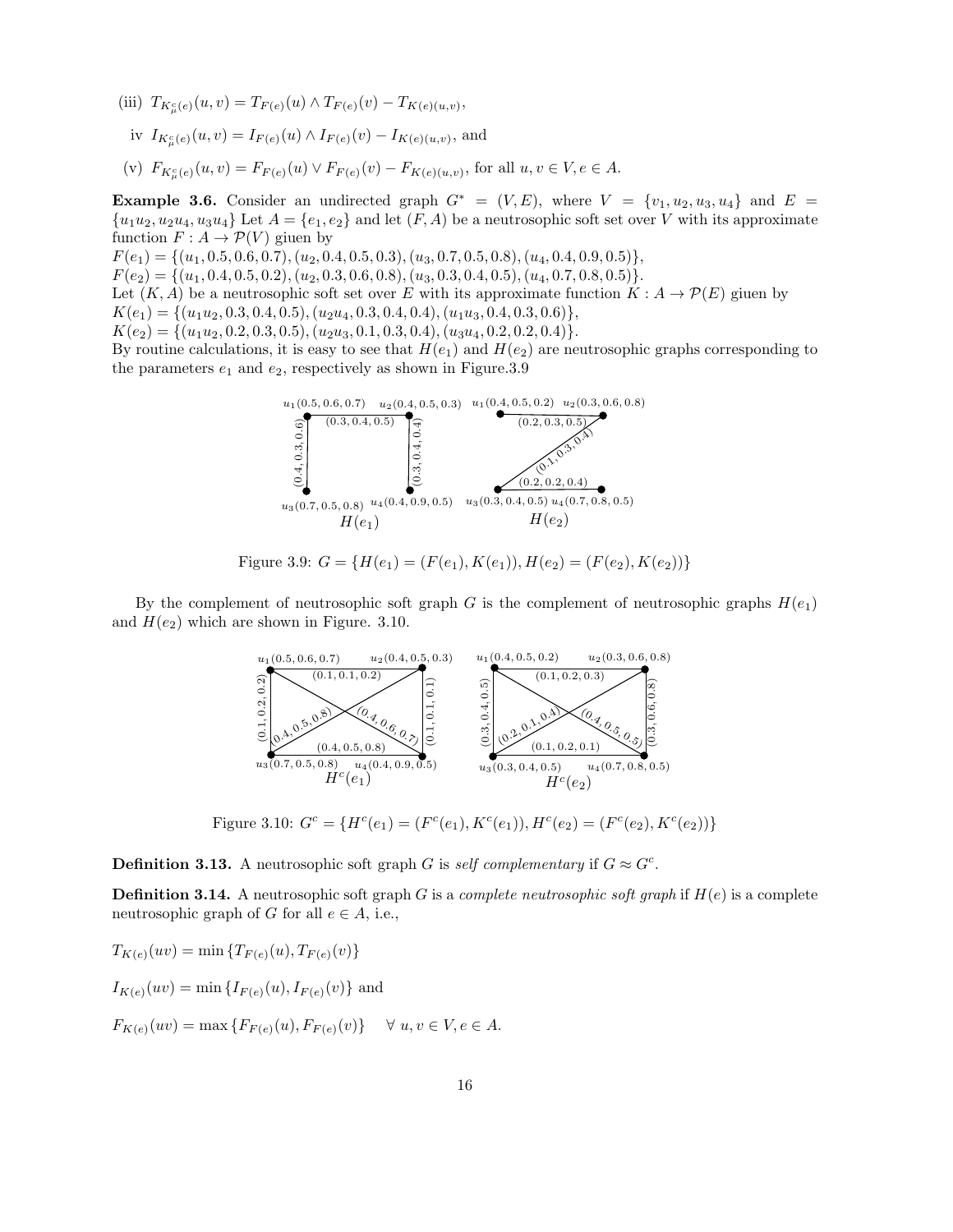**Example 3.7.** Consider the simple graph  $G^* = (V, E)$  where  $V = \{u_1, u_2, u_3, u_4\}$  and  $E = \{u_1u_2, u_2u_3, u_3u_4, u_1u_3, u_1u_4, u_2u_4, u_3u_5, u_1u_4, u_2u_5, u_3u_6, u_1u_5, u_2u_4, u_3u_5, u_1u_4, u_2u_4, u_3u_5, u_1u_4, u_2u_4, u_3$ Let  $A = \{e_1, e_2, e_3\}$ . Let  $(F, A)$  be a neutrosophic soft set over V with its approximation function  $F: A \to \mathcal{P}(V)$  defined by  $F(e_1) = \{(u_1, 0.5, 0.7, 0.7), (u_2, 0.3, 0.4, 0.6), (u_3, 0.5, 0.4, 0.6)\},\$  $F(e_2) = \{(u_1, 0.8, 0.5, 0.4), (u_2, 0.4, 0.6, 0.8), (u_3, 0.4, 0.5, 0.6), (u_4, 0.7, 0.8, 0.3)\},\$  $F(e_3) = \{(u_1, 0.6, 0.7, 0.4), (u_2, 0.7, 0.4, 0.9), (u_3, 0.8, 0.5, 0.9), (u_4, 0.5, 0.7, 0.7)\}.$ Let  $(K, A)$  be a neutrosophic soft set over E with its approximation function  $K : A \to \mathcal{P}(E)$  defined by  $K(e_1) = \{(u_1u_2, 0.3, 0.4, 0.7), (u_1u_3, 0.5, 0.4, 0.7), (u_2u_3, 0.3, 0.4, 0.6)\},\$  $K(e_2) = \{(u_1u_2, 0.4, 0.5, 0.8), (u_2u_3, 0.4, 0.5, 0.8), (u_3u_4, 0.4, 0.5, 0.6), (u_1u_3, 0.4, 0.5, 0.6),$  $(u_1u_4, 0.7, 0.5, 0.4), (u_2u_4, 0.4, 0.6, 0.8)\},$ 

 $K(e_3) = \{(u_1u_2, 0.6, 0.4, 0.9), (u_2u_3, 0.7, 0.4, 0.9), (u_3u_4, 0.5, 0.5, 0.9), (u_1u_3, 0.6, 0.5, 0.9),$  $(u_1u_4, 0.5, 0.7, 0.7), (u_2u_4, 0.5, 0.4, 0.9)\}.$ 

It is easy to see that  $H(e_1)$ ,  $H(e_2)$  and  $H(e_3)$  are complete neutrosophic graphs of G corresponding to the parameters  $e_1$   $e_2$  and  $e_3$ , respectively as shown in Figure 3.11.



Figure 3.11: Complete neutrosophic soft graph  $G = \{H(e_1), H(e_2), H(e_3)\}.$ 

**Definition 3.15.** A neutrosophic soft graph G is a *strong neutrosophic soft graph* if  $H(e)$  is a strong neutrosophic graph for all  $e \in A$ .

**Example 3.8.** Consider the simple graph  $G^* = (V, E)$  where  $V = \{u_1, u_2, u_3, u_4\}$  and  $E = \{u_1u_2, u_2u_3, u_3u_4, u_1u_3, u_1u_4, u_2u_4, u_3u_5, u_2u_4, u_3u_5, u_1u_4, u_2u_4, u_3u_5, u_1u_4, u_2u_4, u_3u_5, u_1u_4, u_2u_4, u_3u_5, u_1$ Let  $A = \{e_1, e_2, e_3\}$ . Let  $(F, A)$  be a neutrosophic soft set over V with its approximation function  $F: A \to \mathcal{P}(V)$  defined by  $F(e_1) = \{(u_1, 0.5, 0.7, 0.7), (u_2, 0.3, 0.4, 0.6), (u_3, 0.5, 0.4, 0.6)\},\$  $F(e_2) = \{(u_1, 0.8, 0.5, 0.4), (u_2, 0.4, 0.6, 0.8), (u_3, 0.4, 0.5, 0.6), (u_4, 0.7, 0.8, 0.3)\},\$  $F(e_3) = \{(u_1, 0.6, 0.7, 0.4), (u_2, 0.7, 0.4, 0.9), (u_3, 0.8, 0.5, 0.9), (u_4, 0.5, 0.7, 0.7)\}.$ Let  $(K, A)$  be a neutrosophic soft set over E with its approximation function  $K : A \to \mathcal{P}(E)$  defined by  $K(e_1) = \{(u_1u_2, 0.3, 0.4, 0.7), (u_1u_3, 0.5, 0.4, 0.7), (u_2u_3, 0.3, 0.4, 0.6)\},\$  $K(e_2) = \{(u_2u_3, 0.4, 0.5, 0.8), (u_1u_4, 0.7, 0.5, 0.4)\},\$  $K(e_3) = \{(u_1u_2, 0.6, 0.4, 0.9), (u_1u_3, 0.6, 0.5, 0.9), (u_2u_4, 0.5, 0.4, 0.9)\}.$  $H(e_1) = (F(e_1), K(e_1)), H(e_2) = (F(e_2), K(e_2))$  and  $H(e_3) = (F(e_3), K(e_3))$  are strong neutrosophic graphs of G corresponding to the parameters  $e_1, e_2$  and  $e_3$ , respectively as shown in Figure 3.12.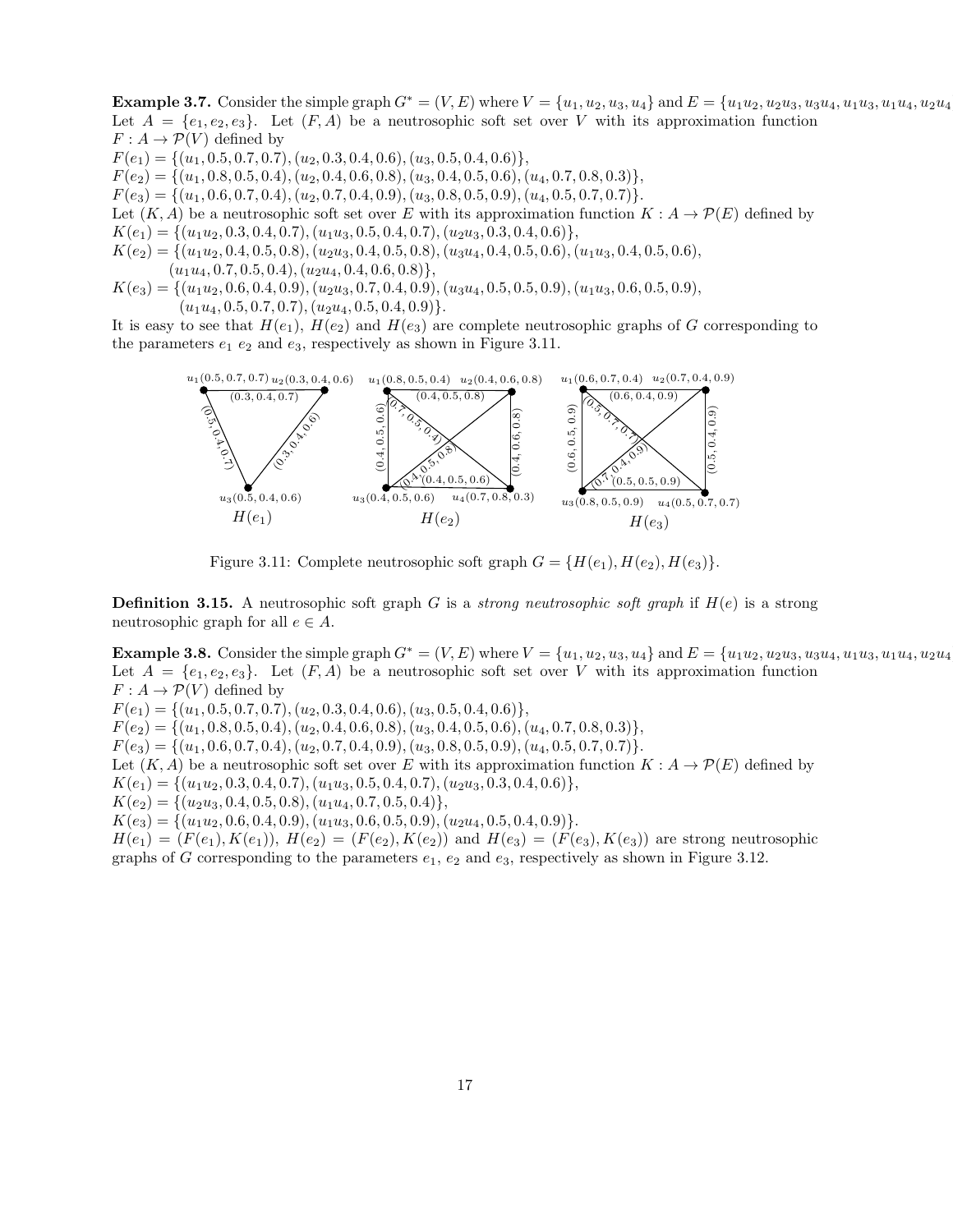

Figure 3.12: Strong neutrosophic soft graph  $G = \{H(e_1), H(e_2), H(e_3)\}.$ 

Hence  $G = \{H(e_1), H(e_2), H(e_3)\}\$ is a strong neutrosophic soft graph of  $G^*$ .

**Proposition 3.2.** *If*  $G_1$  *and*  $G_2$  *are strong neutrosophic soft graphs, then*  $G_1 \times G_2$ ,  $G_1[G_2]$  *and*  $G_1 \tilde{+} G_2$ *are strong neutrosophic soft graphs.*

**Definition 3.16.** The complement of a strong neutrosophic soft graph  $G = (F, K, A)$  is a neutrosophic soft graph  $G^c = (F^c, K^c, A^c)$  defined by

- (i)  $A^c = A$ ,
- (ii)  $F^c(e)(u) = F(e)(u)$  for all  $e \in A$  and  $u \in V$ ,

(iii) 
$$
T_{K^c(e)}(u, v) = \begin{cases} 0 & \text{if } T_{K(e)}(u, v) > 0, \\ \min\{T_{F(e)}(u), T_{F(e)}(v)\}, & \text{if } T_{K(e)}(u, v) = 0, \end{cases}
$$

$$
I_{K^c(e)}(u,v) = \begin{cases} 0 & \text{if } I_{K(e)}(u,v) > 0, \\ \min\{I_{F(e)}(u), I_{F(e)}(v)\}, & \text{if } I_{K(e)}(u,v) = 0, \end{cases}
$$

$$
F_{K^c(e)}(u,v) = \begin{cases} 0 & \text{if } F_{K(e)}(u,v) > 0, \\ \max\{F_{F(e)}(u), F_{F(e)}(v)\}, & \text{if } F_{K(e)}(u,v) = 0, \end{cases}
$$

We state the following propositions without their proofs.

Proposition 3.3. *If* G *is a strong neutrosophic soft graph over* G<sup>∗</sup> *, then* G<sup>c</sup> *is also a strong neutrosophic soft graph.*

Proposition 3.4. *If* G *and* G<sup>c</sup> *are strong neutrosophic soft graphs of* G<sup>∗</sup> *. Then* G ∪ G<sup>c</sup> *is a complete neutrosophic soft graph.*

### 4 Application

Neutrosophic soft set has several applications in decision making problems and used to deal with uncertainties from our different daily life problems. In this section we apply the concept of neutrosophic soft sets in a decision making problem and then give an algorithm for the selection of optimal object based upon given set of information. Suppose that  $V = \{h_1, h_2, h_3, h_4, h_5, h_6\}$  be the set of five houses under consideration which Mr. X is going to buy a house on the basis of wishing parameters or attributes set  $A = \{e_1 = large, e_2 = beautiful, e_3 = greensurrounding\}.$  (F, A) is the neutrosophic soft set on V which describe the value of the houses based upon the given parameters  $e_1 = large, e_2 = beautiful, e_3 = green surrounding, respectively.$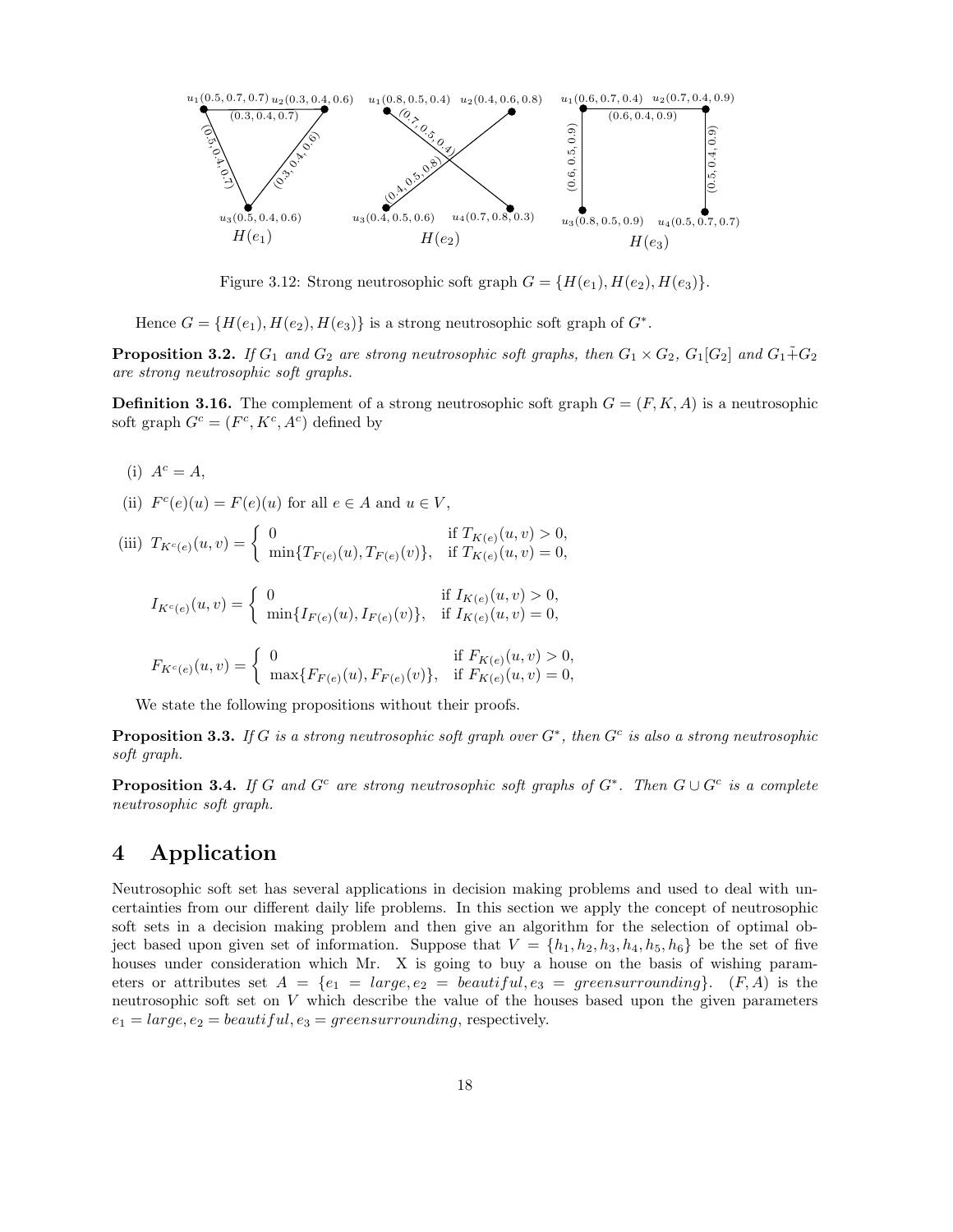$F(e_1) = \{(h_1, 0.3, 0.5, 0.8), (h_2, 0.2, 0.8, 0.5), (h_3, 0.4, 0.5, 0.2), (h_4, 0.5, 0.2, 0.7),$  $(h_5, 0.4, 0.7, 0.6), (h_6, 0.2, 0.5, 0.8)\},$  $F(e_2) = \{(h_1, 0.6, 0.7, 0.4), (h_2, 0.6, 0.2, 0.9), (h_3, 0.2, 0.6, 0.3), (h_4, 0.7, 0.4, 0.2),$ 

- $(h_5, 0.0, 0.0, 0.0), (h_6, 0.6, 0.2, 0.6)\},$
- $F(e_3) = \{(h_1, 0.6, 0.3, 0.5), (h_2, 0.5, 0.2, 0.8), (h_3, 0.4, 0.4, 0.8), (h_4, 0.5, 0.6, 0.4),$  $(h_5, 0.6, 0.4, 0.2), (h_6, 0.4, 0.7, 0.8)\}.$

 $(K, A)$  is the neutrosophic soft set on  $E = \{h_1h_2, h_1h_3, h_1h_5, h_1h_6, h_2h_4, h_2h_6, h_2h_3, h_2h_5,$  $h_3h_4, h_3h_5, h_4h_5, h_4h_6, h_5h_6$  which describe the value of two houses corresponding to the given parameters  $e_1 = large, e_2 = beautiful, e_3 = green surrounding, respectively.$ 

 $K(e_1) = \{(h_1h_2, 0.1, 0.3, 0.6), (h_1h_4, 0.2, 0.1, 0.4), (h_2h_3, 0.2, 0.4, 0.3), (h_2h_4, 0.1, 0.1, 0.6),$  $(h_2h_5, 0.2, 0.2, 0.4), (h_3h_5, 0.3, 0.4, 0.5), (h_3h_6, 0.1, 0.3, 0.6), (h_4h_5, 0.3, 0.1, 0.2),$  $(h_5h_6, 0.2, 0.4, 0.7)\},\$ 

$$
K(e_2) = \{ (h_1h_2, 0.5, 0.1, 0.6), (h_1h_3, 0.1, 0.5, 0.3), (h_1h_4, 0.4, 0.3, 0.3), (h_2h_4, 0.5, 0.1, 0.7), (h_2h_6, 0.4, 0.1, 0.7), (h_3h_4, 0.1, 0.3, 0.3), (h_3h_6, 0.2, 0.1, 0.4) \},
$$

 $K(e_3) = \{(h_1h_2, 0.4, 0.1, 0.7), (h_1h_5, 0.4, 0.2, 0.3), (h_2h_3, 0.3, 0.1, 0.6), (h_2h_4, 0.3, 0.1, 0.5),$  $(h_3h_5, 0.3, 0.2, 0.7), (h_3h_6, 0.3, 0.2, 0.6), (h_4h_5, 0.4, 0.3, 0.1), (h_5h_6, 0.2, 0.3, 0.5),$  $(h_4h_5, 0.3, 0.1, 0.2), (h_5h_6, 0.2, 0.4, 0.7)\}.$ 

The neutrosophic graphs  $H(e_i)$  of neutrosophic soft graph  $G = (F, K, A)$  corresponding to the parameters  $e_i$  for  $i = 1, 2, 3$  are shown in Figure. 4.1.



Figure 4.1: Neutrosophic soft graph  $G = \{H(e_1), H(e_2), H(e_3)\}.$ 

The neutrosophic graphs  $H(e_1)$ ,  $H(e_2)$  and  $H(e_3)$  corresponding to the parameters "large", "beautiful" and "green surrounding", respectively are represented by the following incidence matrices

$$
H(e_1) = \left(\begin{array}{cccccc} (0,0,0) & (0.1,0.3,0.6) & (0,0,0) & (0.2,0.1,0.4) & (0,0,0) & (0,0,0) \\ (0.1,0.3,0.6) & (0,0,0) & (0.2,0.4,0.3) & (0.1,0.1,0.6) & (0.2,0.2,0.4) & (0,0,0) \\ (0,0,0) & (0.2,0.4,0.3) & (0,0,0) & (0,0,0) & (0.3,0.4,0.5) & (0.1,0.3,0.6) \\ (0.2,0.1,0.4) & (0.1,0.1,0.6) & (0,0,0) & (0,0,0) & (0.3,0.1,0.2) & (0,0,0) \\ (0,0,0) & (0,0,0) & (0.1,0.3,0.6) & (0,0,0) & (0.2,0.4,0.7) & (0,0,0) \\ (0,0,0) & (0,0,0) & (0.1,0.3,0.6) & (0,0,0) & (0.2,0.4,0.7) & (0,0,0) \end{array}\right),
$$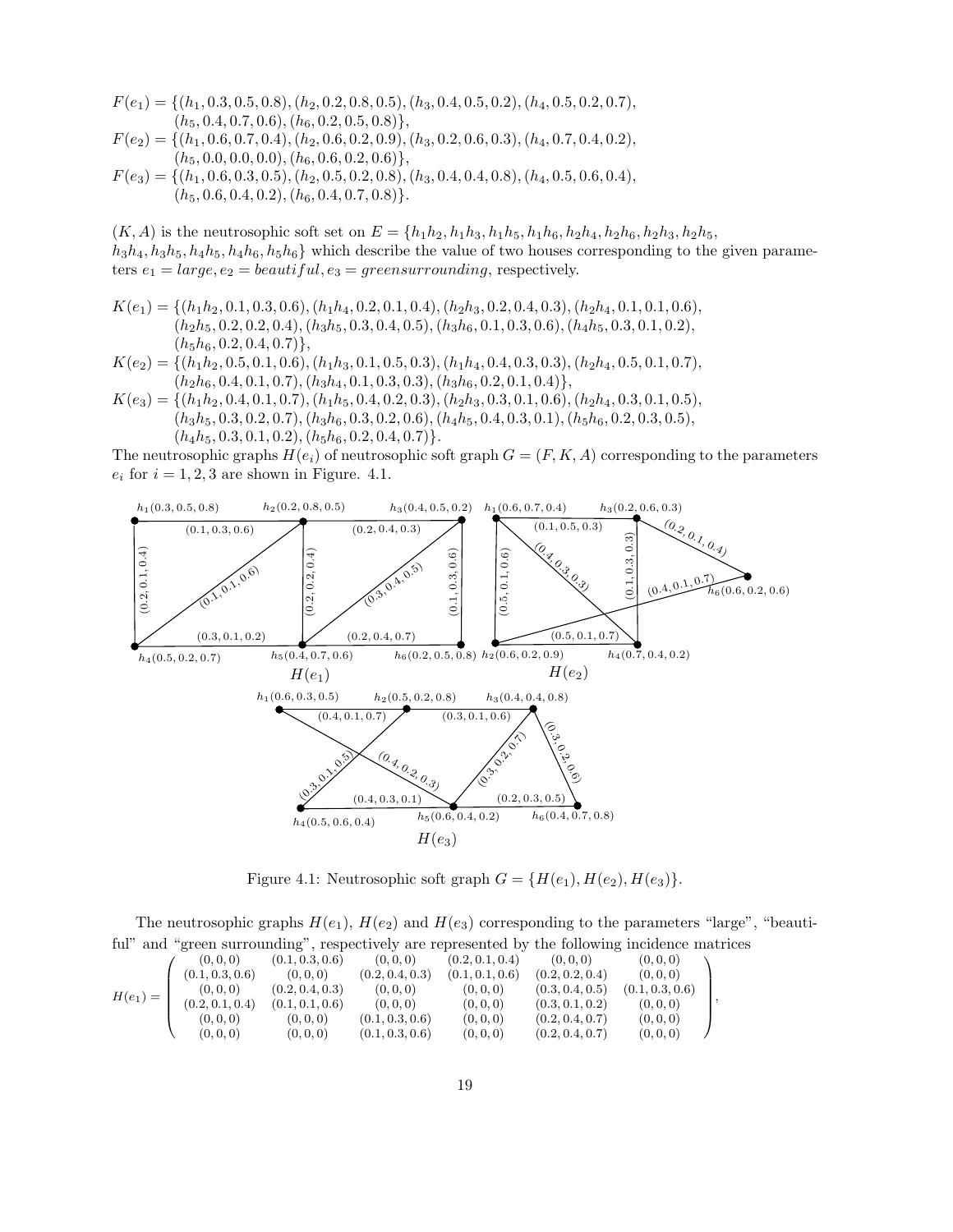$$
H(e_2) = \begin{pmatrix}\n(0,0,0) & (0.5,0.1,0.6) & (0.1,0.5,0.3) & (0.4,0.3,0.3) & (0,0,0) & (0,0,0) \\
(0.5,0.1,0.6) & (0,0,0) & (0,0,0) & (0.5,0.1,0.7) & (0,0,0) & (0.4,0.1,0.7) \\
(0.1,0.5,0.3) & (0,0,0) & (0,0,0) & (0.1,0.3,0.3) & (0,0,0) & (0.2,0.1,0.4) \\
(0.4,0.3,0.3) & (0.5,0.1,0.7) & (0.1,0.3,0.3) & (0,0,0) & (0,0,0) & (0,0,0) \\
(0,0,0) & (0,0,0) & (0,0,0) & (0,0,0) & (0,0,0) & (0,0,0) \\
(0,0,0) & (0.4,0.1,0.7) & (0.2,0.1,0.4) & (0,0,0) & (0,0,0) & (0,0,0) \\
(0.4,0.1,0.7) & (0.2,0.1,0.4) & (0,0,0) & (0,0,0) & (0,0,0) \\
(0.4,0.1,0.7) & (0,0,0) & (0.3,0.1,0.6) & (0.3,0.1,0.5) & (0,0,0) & (0,0,0) \\
(0.4,0.1,0.7) & (0,0,0) & (0.3,0.1,0.6) & (0.3,0.1,0.5) & (0,0,0) & (0.3,0.2,0.7) & (0.3,0.2,0.6) \\
(0,0,0) & (0.3,0.1,0.5) & (0,0,0) & (0.3,0.2,0.7) & (0.3,0.2,0.6) & (0,0,0) \\
(0.4,0.2,0.3) & (0,0,0) & (0.3,0.2,0.7) & (0.4,0.3,0.1) & (0,0,0) & (0.2,0.3,0.5) \\
(0,0,0) & (0.3,0.1,0.5) & (0,0,0) & (0
$$

After performing some operations (AND or OR); we obtain the resultant neutrosophic graph  $H(e)$ , where  $e = e_1 \wedge e_2 \wedge e_3$ . The incidence matrix of resultant neutrosophic graph is

.

.

|          | (0, 0, 0)       | (0.1, 0.1, 0.7) | (0, 0, 0.3)     | (0, 0, 0.4)     | (0, 0, 0.3) | (0,0,0)         |  |
|----------|-----------------|-----------------|-----------------|-----------------|-------------|-----------------|--|
| $H(e) =$ | (0.1, 0.1, 0.7) | (0, 0, 0)       | (0, 0, 0.6)     | (0.1, 0.1, 0.7) | (0, 0, 0.4) | (0, 0, 0.7)     |  |
|          | (0, 0, 0.3)     | (0, 0, 0.6)     | (0,0,0)         | (0,0,0.3)       | (0, 0, 0.7) | (0.1, 0.1, 0.6) |  |
|          | (0, 0, 0.4)     | (0.1, 0.1, 0.7) | (0, 0, 0.3)     | (0,0,0)         | (0, 0, 0.2) | (0,0,0)         |  |
|          | (0, 0, 0.3)     | (0, 0, 0.4)     | (0, 0, 0.7)     | (0, 0, 0.2)     | (0,0,0)     | (0, 0, 0.7)     |  |
|          | (0, 0, 0)       | (0, 0, 0.7)     | (0.1, 0.2, 0.6) | (0,0,0)         | (0, 0, 0.7) | (0, 0, 0)       |  |

Tabular representation of score values of incidence matrix of resultant neutrosophic graph  $H(e)$  with average score function  $S_k = \frac{T_k + I_k + 1 - F_k}{3}$  and choice value for each house  $h_k$  for  $k = 1, 2, 3, 4, 5$ .

|                |       |       | TOOTA TE TOO GAON TARTOOTION VALUE OT RUALE TULGED HILLE CALORAD TULGED |       |       |       |       |
|----------------|-------|-------|-------------------------------------------------------------------------|-------|-------|-------|-------|
|                | $h_1$ | hэ    | $h_3$                                                                   | $h_4$ | $h_5$ | h6    | $n_k$ |
| $h_1$          | 0.334 | 0.167 | 0.234                                                                   | 0.2   | 0.234 | 0.334 | 1.503 |
| h <sub>2</sub> | 0.167 | 0.334 | 0.133                                                                   | 0.334 | 0.2   | 0.334 | 1.502 |
| $h_3$          | 0.234 | 0.133 | 0.334                                                                   | 0.234 | 0.1   | 0.2   | 1.235 |
| $h_{4}$        | 0.2   | 0.167 | 0.234                                                                   | 0.334 | 0.267 | 0.334 | 1.536 |
| $h_{5}$        | 0.234 | 0.2   | 0.1                                                                     | 0.267 | 0.334 | 0.1   | 1.235 |
| $h_{\rm 6}$    | 0.334 | 0.1   | 0.234                                                                   | 0.334 | 0.1   | 0.334 | 1.436 |

Table 2: Tabular representation of score values with choice values.

Clearly, the maximum score value is 1.536, scored by the  $h_4$ . Mr. X will buy the house  $h_4$ . We present our method as an algorithm that is used in our application. Algorithm

- 1. Input the set P of choice parameters of Mr. X, A is a subset of P.
- 2. Input the neutrosophic soft sets  $(F, A)$  and  $(K, A)$ .
- 3. Construct the neutrosophic soft graph  $G = (F, K, A)$ .
- 4. Compute the resultant neutrosophic soft graph  $H(e) = \bigcap$  $\bigcap_{k} H(e_k)$  for  $e = \bigwedge_{k}$  $\bigwedge_k e_k \ \forall \ k.$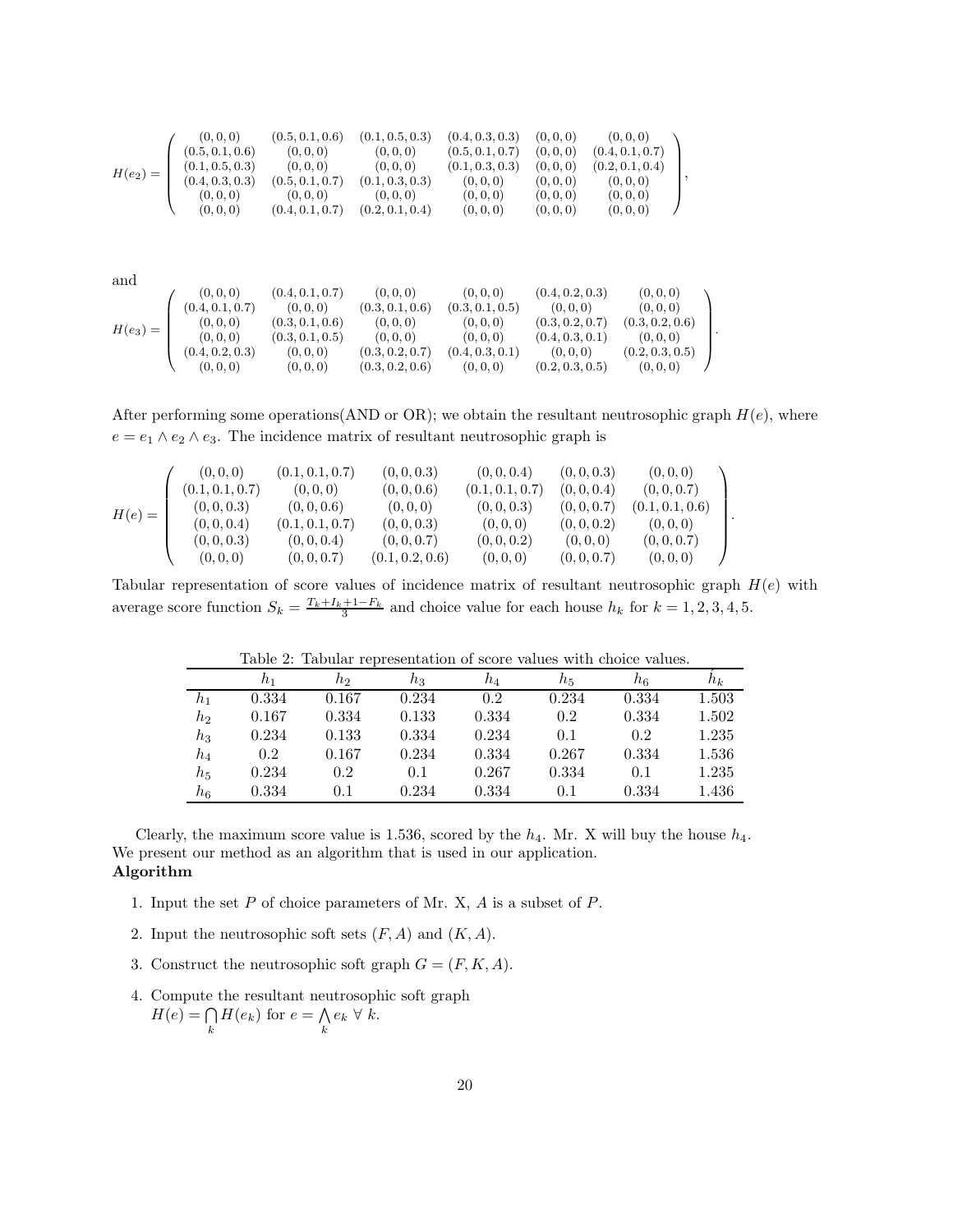- 5. Consider the neutrosophic graph  $H(e)$  and its incidence matrix form.
- 6. Compute the score  $S_k$  of  $h_k \forall k$ .
- 7. The decision is  $h_k$  if  $\hat{h}_k = \max_i \hat{h}_i$ .
- 8. If k has more than one value then any one of  $h_k$  may be chosen.

## 5 Conclusion and future work

Fuzzy graph theory is finding an increasing number of applications in modeling real time systems where the level of information inherent in the system varies with different levels of precision. Fuzzy models are becoming useful because of their aim of reducing the differences between the traditional numerical models used in engineering and sciences and the symbolic models used in expert systems. A neutrosophic set introduced by Smarandache is a powerful general formal framework, which generalizes the concept of the classic set, fuzzy set, interval valued fuzzy set and intuitionistic fuzzy set. A neutrosophic soft set is a generalization of fuzzy soft set. We have applied the concept of neutrosophic soft sets to graphs in this paper. We have discussed various methods of construction of neutrosophic soft graphs. We are extending our research of fuzzification to (1) Neutrosophic soft hypergraphs, (2) Application of neutrosophic multisets to graphs and (3) Intuitionistic neutrosophic soft graphs.

# References

- [1] Akram, M. (2011). *Bipolar fuzzy graphs*, Information Sciences, 181, 5548-5564.
- [2] Akram, M., and Nawaz, S. (2015) *Operations on soft graphs*. Fuzzy Information and Engineering, 7, 423-449.
- [3] Akram, M., and Nawaz, S. (2015) *On fuzzy soft graphs*. Italian journal of pure and applied mathematics, 34, 497–514.
- [4] Akram, M, Davvaz, B. and Feng, F. (2013) *Intuitionistic fuzzy soft* K*-algebras*, Mathematics in Computer Science, 7(3), 353-365.
- [5] Akram, M, Davvaz, B and Feng, F. (2015)*Fuzzy soft Lie algebras*, Journal of multivalued valued and soft computing, 24(5-6), 501-520.
- [6] Ali, M.I., Feng, F., Liu, X.Y., Min W.K., and Shabir, M. (2009) *On some new operations in soft set theory*, Computers and Mathematics with Applications, 57, 1547–1553.
- [7] Atanassov, K. T. (1983). *Intuitionistic fuzzy sets,* VII ITKR's Session, Deposed in Central for Science-Technical Library of Bulgarian Academy of Sciences, 1697/84, Sofia, Bulgaria, June , (Bulgarian).
- [8] Bhattacharya, P. (1987). *Some remarks on fuzzy graphs*. Pattern Recognition Letters, 6(5), 297–302.
- [9] Broumia, S., Delib, I., and Smarandachec, F. (2014). *Neutrosophic refined relations and their properties*, Neutrosophic refined relations and their properties Neutrosophic Theory and Its Applications., 228-248.
- [10] Ca˘gman, N., Enginoglu, S. and Citak, F. (2011) *Fuzzy soft set theory and its applications*, Iranian Journal of Fuzzy Systems, 8(3) 137-147.
- [11] Ca˘gman, N., and Enginoglu, S. (2010). *Soft matrix theory and its decision making.* Computers and Mathematics with Applications, 59(10), 3308–3314.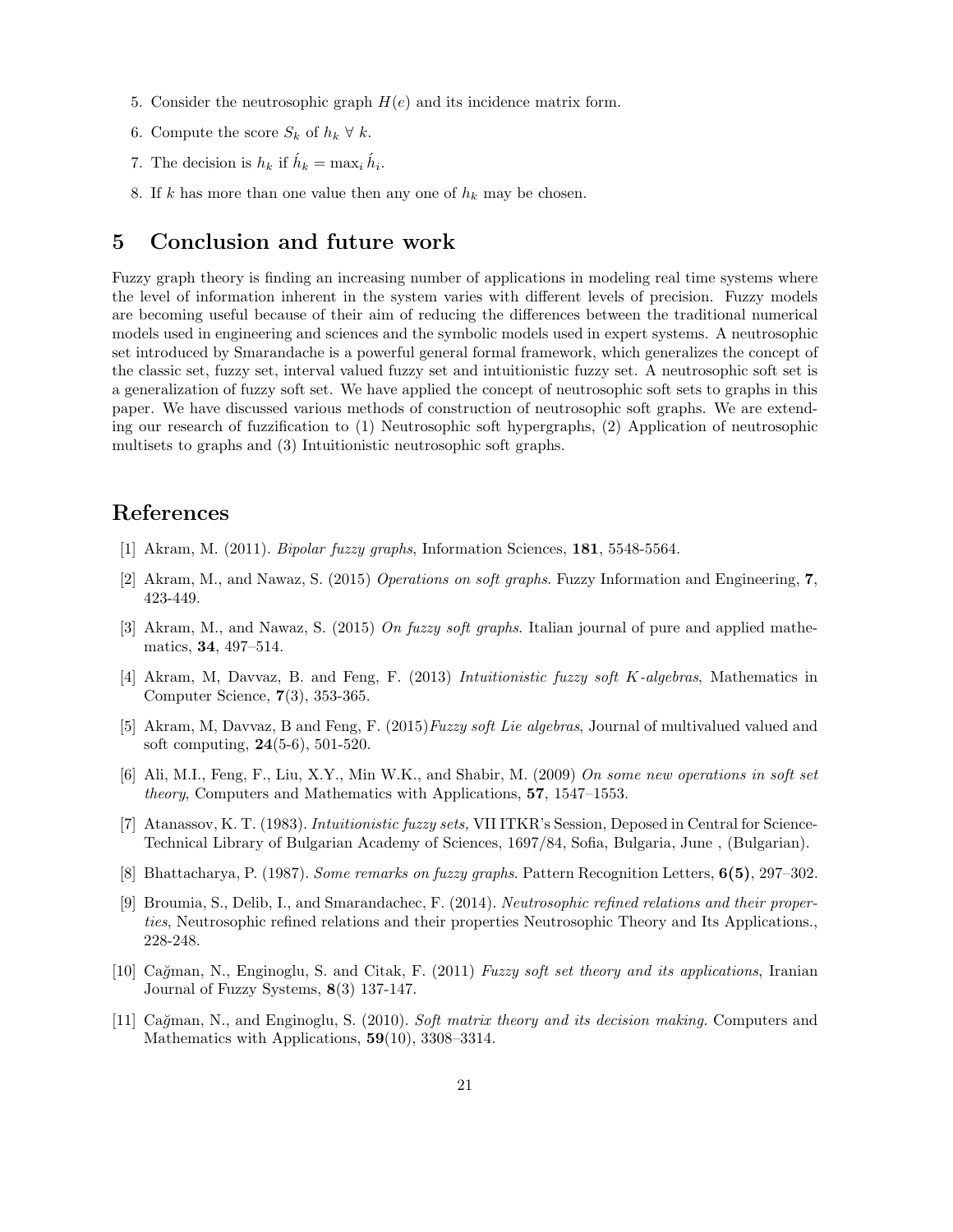- [12] Ca˘gman, N., and Karatas, S. (2013). *Intuitionistic fuzzy soft set theory and its decision making*, Journal of Intelligent & Fuzzy Systems, 24(4), 829-836.
- [13] Deli, I., and Broumi, S. (2014). *Neutrosophic soft relations and some properties*, Annals of Fuzzy Mathematics and Informatics (AFMI), 1-14.
- [14] Deli, I.,and Broumi, S. (2014). *Neutrosophic soft sets and neutrosophic soft matrices based on decision making.* arXiv preprint arXiv:1404.0673.
- [15] Deli, I., and Broumi, S. (2015). *Neutrosophic soft matrices and NSM-decision making.* Journal of Intelligent and Fuzzy Systems, 28(5), 2233-2241.
- [16] Dhavaseelan, R., Vikramaprasad, R., and Krishnaraj, V. (2015). *Certain types of neutrosophic graphs.* Int Jr. of Mathematical Sciences and Applications, 5(2) 333–339.
- [17] Kauffman, A., *Introduction a la Theorie des Sous-emsembles Flous*, Masson et Cie, Vol.1, 1973.
- [18] Maji, P. K., Biswas, R., and Roy, A. R. (2001) *Fuzzy soft sets*, The Journal of Fuzzy Mathematics, 9(3), 589–602.
- [19] Maji, P. K., Biswas, R., and Roy, A. R. (2001) *Intuitionistic fuzzy soft sets*, The Journal of Fuzzy Mathematics, 9(3), 677–692.
- [20] Maji, P. K. (2013). *Neutrosophic soft set.* Annals of Fuzzy Mathematics and Informatics, 5(1), 157-168.
- [21] Majumdar, P., and Samanta, S. K. (2008). *Similarity measure of soft sets.* New Mathematics and Natural Computation, 4(01), 1–12.
- [22] Majumdar, P., and Samanta, S. K. (2014). *On similarity and entropy of neutrosophic sets.* Journal of Intelligent and fuzzy Systems, 26(3), 1245–1252.
- [23] Molodtsov, D.A. (1999). *Soft set theory-first results*, Computers and Mathematics with Applications, 37 19–31.
- [24] Mordeson, J.N., and Nair, P.S. (1998). *Fuzzy graphs and fuzzy hypergraphs*, Physica Verlag, Heidelberg ; Second Edition 2001.
- [25] Rosenfeld, A. *Fuzzy graphs, fuzzy Sets and their Applications to Cognitive and Decision Processes* (Proceeding of U.S.-Japan Sem., University of California, Berkeley, Calif, 1974) (L. A. Zadeh, K. S. Fu, and M. Shimura, eds.), Academic Press, New York, 1975, 77-95.
- [26] Said, B., and Smarandache, F. (2013). *Intuitionistic neutrosophic soft set.* Journal of Information and Computing Science 8(2) 130–140.
- [27] Smarandache, F. (2010). *Neutrosophic Set, a generalisation of the Intuitionistic Fuzzy Sets.* International Journal of Pure and Applied Mathematics, 24, 289–297.
- [28] Sahin, R., and Kucuk, A. (2014). *On similarity and entropy of neutrosophic soft sets.* Journal of Intelligent and Fuzzy Systems: Applications in Engineering and Technology, 27(5), 2417–2430.
- [29] Wang, H., Smarandache, F., Zhang, Y., and Sunderraman, R. (2010). *Single valued neutrosophic sets.* Multispace and Multistructure 4 410–413.
- [30] Ye, J. (2014). *Similarity measures between interval neutrosophic sets and their applications in multicriteria decision-making.* Journal of Intelligent and fuzzy Systems, 26(1), 165–172.
- [31] Zadeh, L. A. (1965). *Fuzzy sets*. Information and control, 8(3), 338–353.